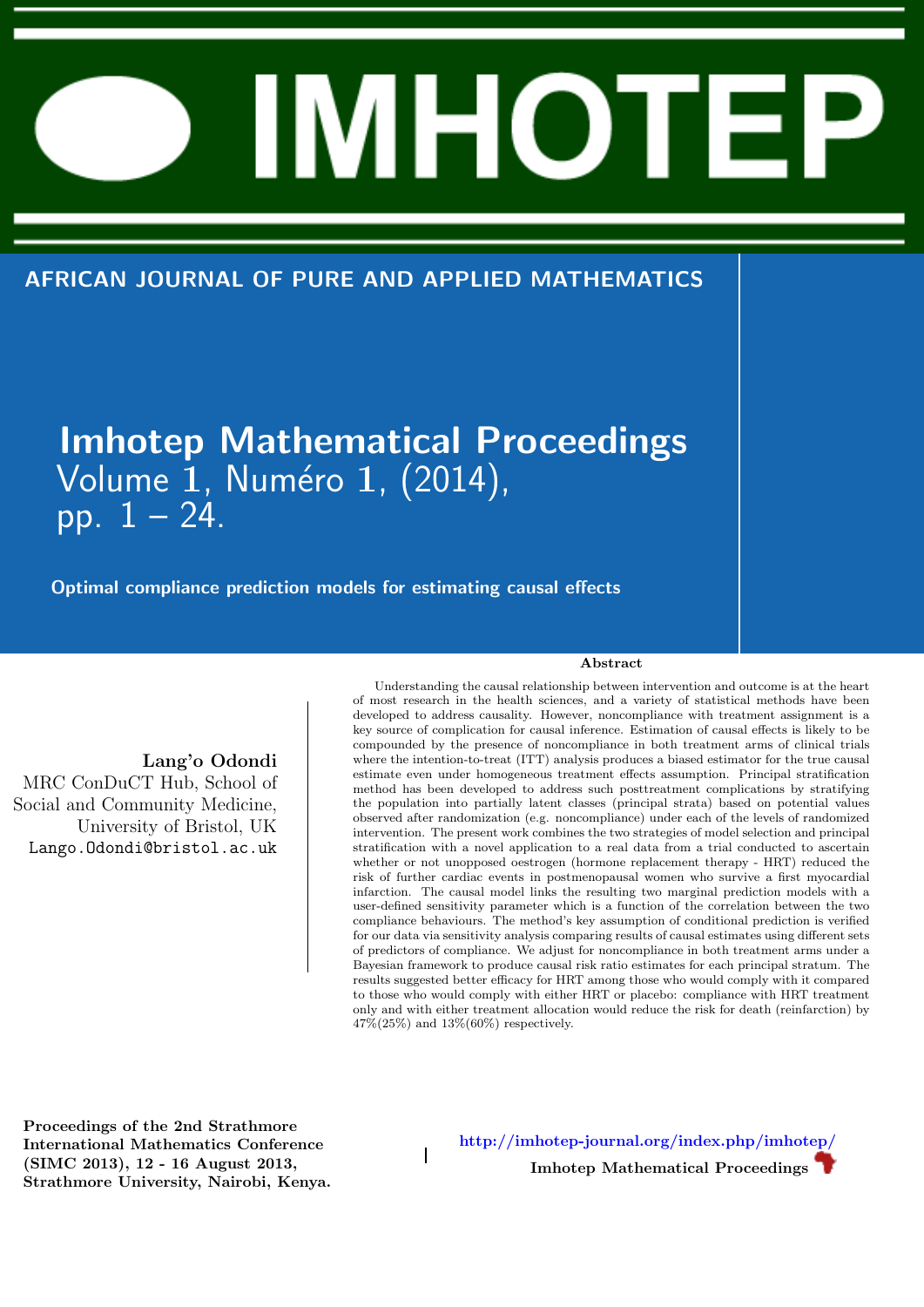# Optimal compliance prediction models for estimating causal effects

Lang'o Odondi

Abstract. Understanding the causal relationship between intervention and outcome is at the heart of most research in the health sciences, and a variety of statistical methods have been developed to address causality. However, noncompliance with treatment assignment is a key source of complication for causal inference. Estimation of causal effects is likely to be compounded by the presence of noncompliance in both treatment arms of clinical trials where the intention-to-treat (ITT) analysis produces a biased estimator for the true causal estimate even under homogeneous treatment effects assumption. Principal stratification method has been developed to address such posttreatment complications by stratifying the population into partially latent classes (principal strata) based on potential values observed after randomization (e.g. noncompliance) under each of the levels of randomized intervention. The present work combines the two strategies of model selection and principal stratification with a novel application to a real data from a trial conducted to ascertain whether or not unopposed oestrogen (hormone replacement therapy - HRT) reduced the risk of further cardiac events in postmenopausal women who survive a first myocardial infarction. The causal model links the resulting two marginal prediction models with a user-defined sensitivity parameter which is a function of the correlation between the two compliance behaviours. The method's key assumption of conditional prediction is verified for our data via sensitivity analysis comparing results of causal estimates using different sets of predictors of compliance. We adjust for noncompliance in both treatment arms under a Bayesian framework to produce causal risk ratio estimates for each principal stratum. The results suggested better efficacy for HRT among those who would comply with it compared to those who would comply with either HRT or placebo: compliance with HRT treatment only and with either treatment allocation would reduce the risk for death (reinfarction) by 47%(25%) and 13%(60%) respectively.

Paper presented at the 2nd Strathmore International Mathematics Conference (SIMC 2013), 12 - 16 August 2013, Strathmore University, Nairobi, Kenya.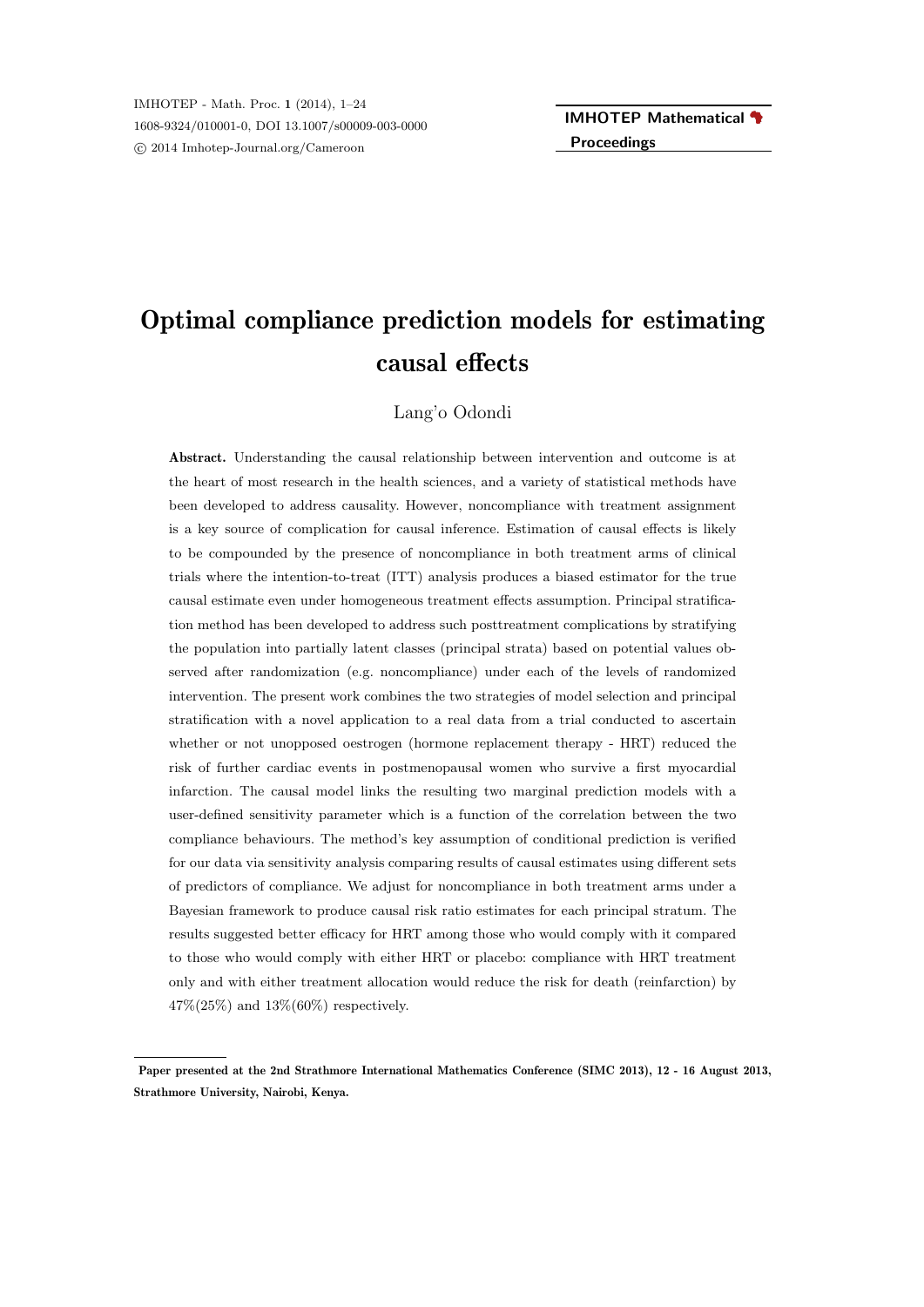# I. Introduction

Valid causal inference is a central motivation in the analysis of data from randomised controlled trials when comparing two or more interventions. Effective randomization of subjects between the treatment groups plays a key role in permitting such statistical comparison [22, 19]. However, the presence of intermediate variables in the intervention-outcome causal pathway is likely to complicate estimation of causal effects by introducing selection bias since they often manifest themselves as non-random phenomena [41, 24]. Noncompliance with treatment assignment one such phenomenon which may often manifests itself as treatment discontinuation, switching or subject dropout from the study. Intention-to-treat (ITT) is the standard analysis for estimating causal effects under perfect compliance with treatment assignment. By comparing treatment groups as assigned, the ITT analysis preserves the baseline comparability between treatment groups. However, using ITT results in presence of treatment noncompliance are likely to underestimate the treatment efficacy by mixing the effects of treatment compliers and non-compliers [43]. Since noncompliance mostly manifests itself as a non-random phenomenon, it is a challenge adjusting for its corresponding informative characteristics.

Applying standard regression methods to adjust for intermediate variables produce estimates which lack causal interpretation [29]. One reason for failure in causal analysis is because such methods make the very strong but often implausible assumption of unmeasured confounders between the intermediate variable and outcome. In the presence of noncompliance, per-protocol and as-treated analyses are commonly used to supplement ITT in evaluating efficacy [42, 20]. But these post-hoc analyses lack the benefits of randomization, for example, selection bias in these methods may be evident in different compliance behaviour in different treatment arms. Efron and Feldman [9] in their seminal work used compliance as a covariate in a regression adjustment for a placebo-controlled clinical trial evaluating the efficacy of Cholestyramine in lowering serum cholesterol levels towards reducing the risk of coronary heart disease. However, their method has been criticized for the implicit strong assumption of comparability in compliance between the active treatment and placebo arms [1, 3]. In the presence of selectivity effects, many methods have been developed to account for noncompliance in more than one treatment arm.

Frangakis and Rubin [11] developed the principal stratification as a general framework to adjust for intermediate variables observed post-randomization. The method basically stratifies the population into partially latent classes (principal strata) based on potential values of posttreatment variable, like a noncompliance status. Principal strata comprise units having the same values of the intermediate potential outcomes and are not affected by treatment assignment hence retains the tenets of randomization and so provide valid and well-defined causal effect estimates for selected subgroup/strata.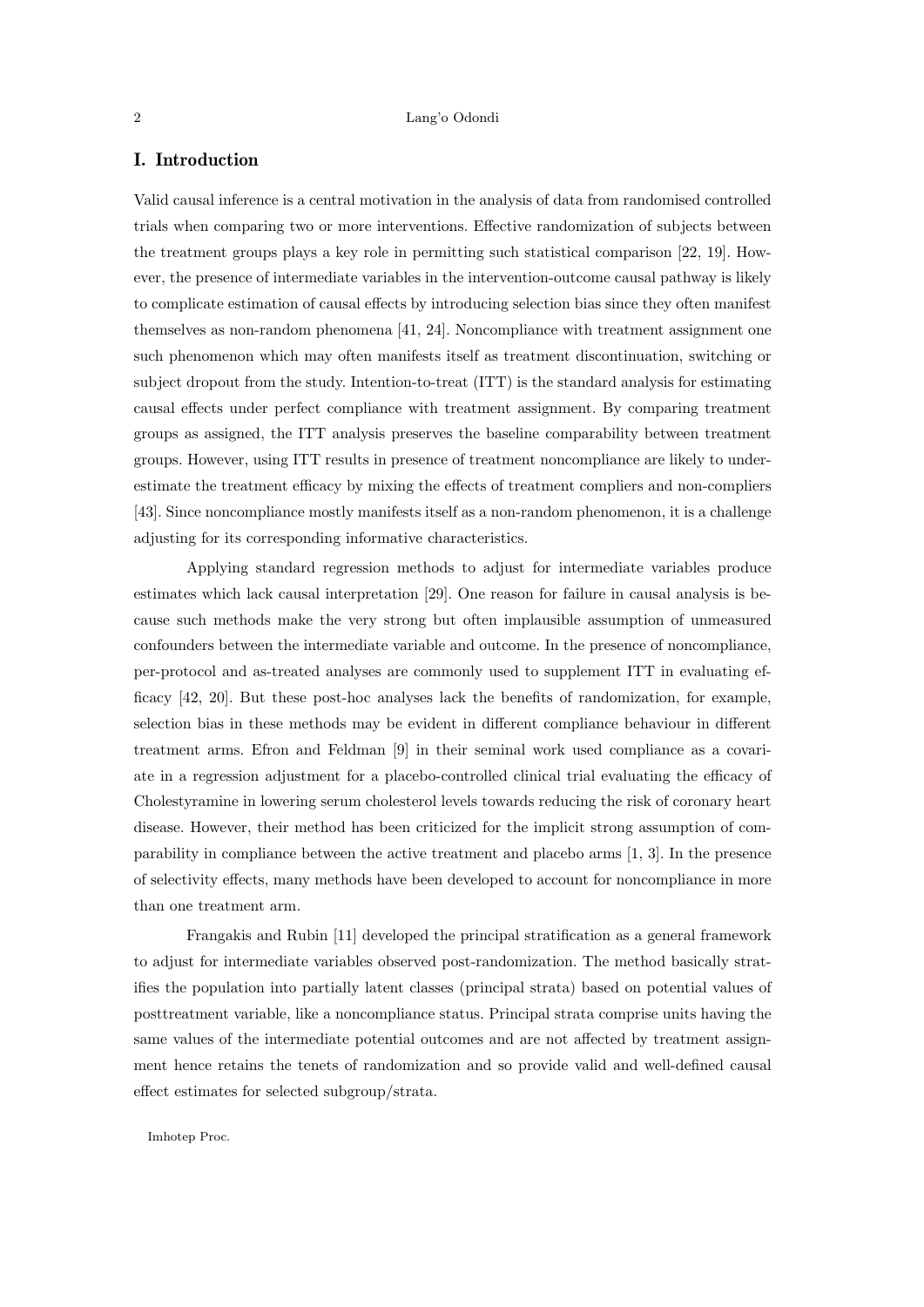Principal stratification is a flexible method for causal modelling which may be extended to adjusting for noncompliance in more than one treatment arm. But owing to the latent nature of principal strata, causal inference using the method often requires making structural assumptions to allow parameter identification. According to Cole and Frangakis [6], causal estimates are generally identifiable under three sufficient assumptions: exchangeability (no unmeasured confounders), positivity (existence of a non-zero probability to receive treatment) and consistency (relating observed data to counterfactual data). In the presence of more than one active treatment, a joint analysis may provide additional analytical insights than pairwise efficacy comparisons [4]. In general, comparing more than one active treatment compounds the challenge of identification of causal estimates due to possible multiple forms/degrees of noncompliance with treatment assignment [30, 21].

Crucial to parameter identification under principal stratification method is selection of good baseline covariates which are predictive of the intermediate status (e.g. noncompliance). The implicit challenge of model selection is not only a statistical problem [17] but may be compounded when applied to intermediate variables occurring on the causal pathway and observed post-randomisation. An efficient selection of plausible predictors of intermediate variables can be used to effectively address identification problem of causal estimands by reducing bias in addition to relaxing implicit causal assumptions [20]. From a clinical perspective, adequate knowledge about predictors of treatment compliance may be a valuable tool to inform treatment decisions. Shrinkage principle is a common strategy of reducing regression coefficients to improve the quality of predictions through bias-variance tradeoff so as to produce stable models in the presence of many predictors [34]. For example, Tibshirani [38] introduced the least absolute shrinkage and selection operator (Lasso) as an efficient model selection method which performs the twin tasks of variable selection and regression coefficient estimation simultaneously.

To adjust for noncompliance with treatment assignment, Roy et al. [30] proposed a principal stratification framework for trials to compare two active treatments using baseline covariates to address identification problem. Long et al. [21] also proposed a likelihood estimation method to provide point causal estimands for a three-armed trial by using Bayesian methods to model the arm-specific compliances directly while treating the principal compliance status as missing. And by using Bayesian methods in a potential outcome framework, Zigler and Belin [44] recently used a key covariate predictive of compliance for causal effect estimation in an active-control trial. On the other hand, Fischer et al. [10] proposed a structural mean modelling approach using baseline covariates predictive of compliance in each arm to obtain compliance-adjusted efficacy in a randomized controlled trial comparing two-active treatments.

Central to the application of Roy et al. [30] model is the conditional prediction assumption that potential outcomes are statistically independent of the set of covariates predictive of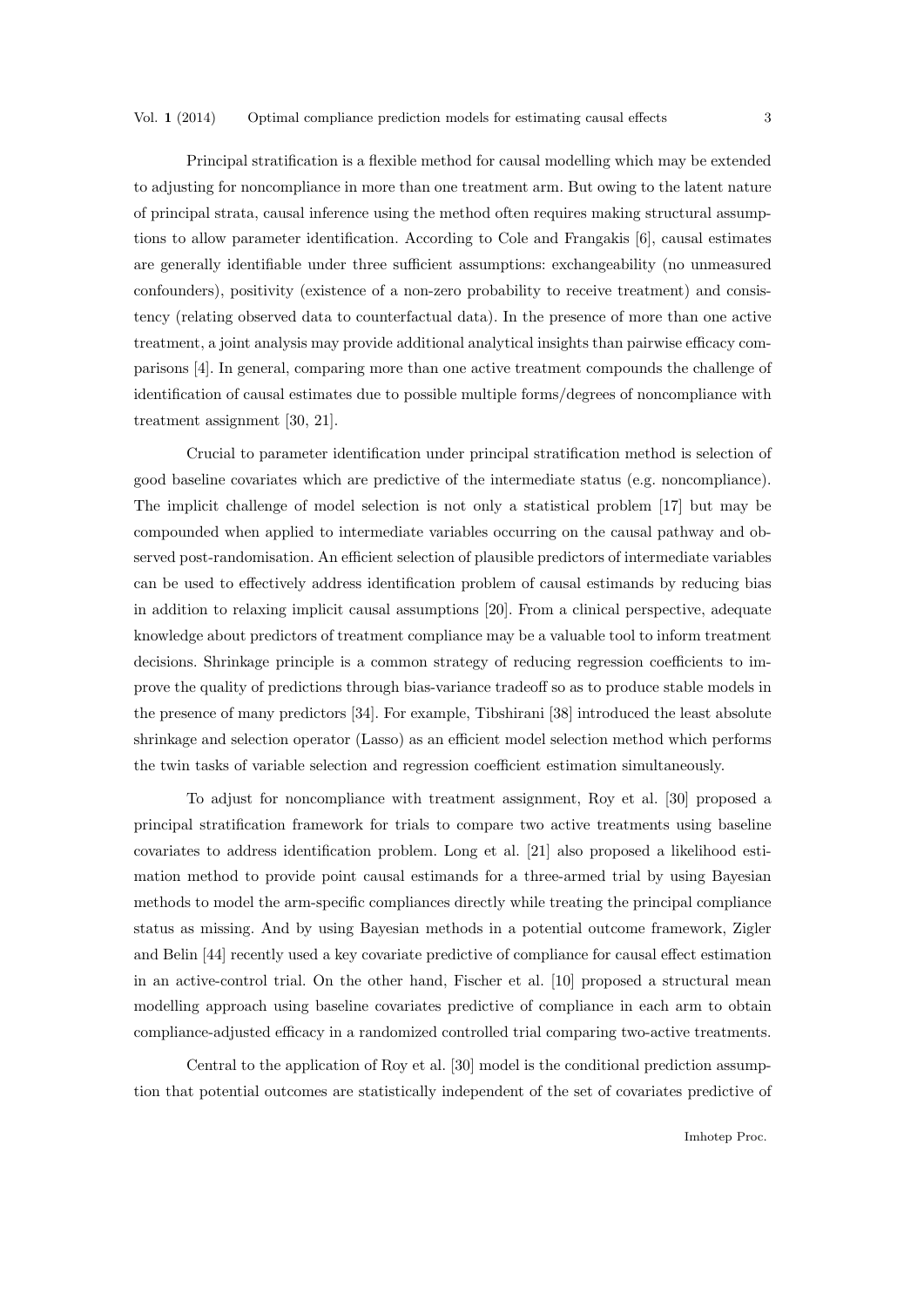compliance given a stratum and treatment assignment. In the presence of many recorded baseline covariates and given this defining assumption, this underscores the crucial role of selecting efficient and meaningful predictors of compliance with treatment assignment for each trial arm. Using a Bayesian approach, the present work modifies and extends the principal stratification method of Roy et al. [30] to integrate optimal model selection procedures using plausible separate predictors of compliance in each arm and apply it to analyze survival data in terms of causal risk ratio estimates for each principal stratum of the Esprit study.

The rest of the paper is organized as follows: Section 2 describes the motivating data from the Esprit study. In Section 3, we describe the relevant causal modeling assumptions. Section 4 provide a brief outline of the methods of analysis by first presenting model selection predicting arm-specific compliance followed by the causal model framework linking the marginal compliance models and the resulting Bayesian inference. Section 5 present an application and results from analysis of the Esprit data. Finally, Section 6 presents a broad discussion.

# II. Motivating data: The Esprit study

The onset of menopause is often characterized by diminishing production of oestrogen hormones due to a decline in ovarian function whose unpleasant symptoms (e.g. vasomotor, insomnia, fatigue and depression) can impact negatively on the body leading to low quality of life among such women for the better part of the last third of their lives [27]. Hormone replacement therapy (HRT) is a treatment for oestrogen-deficiency symptoms which is mainly administered in two broad forms depending on whether a woman has her uterus intact or not: unopposed oestrogen (oestrogen taken by itself) for those who have had hysterectomy (removal of the uterus) or oestrogen with progestin for the non-hysterectomized. The addition of progestin is meant to counteract the effects of estrogen on the uterus like endometrial cancer. Although observational studies conducted in the last quarter of last Century showed benefits of HRT in lowering rates of coronary heart disease [12], follow-up clinical trials failed to confirm such beneficial effects among postmenopausal women.

The oEStrogen in the Prevention of ReiInfarction Trial (Esprit) study was one of the trials whose ITT results revealed no HRT benefit among postmenopausal women [5]. Esprit was a two-armed placebo-controlled double blind clinical trial conducted to ascertain whether or not unopposed oestrogen reduces the risk of further cardiac events in postmenopausal women aged between 50 − 69 years who survived a first myocardial infarction in England and Wales. The study comprised a total of 1017 subjects: 513 and 504 women were randomized to HRT treatment and placebo arms respectively and monitored over 24 months period. The primary outcomes were cardiac deaths and all-cause mortality or reinfarction. Although ITT analysis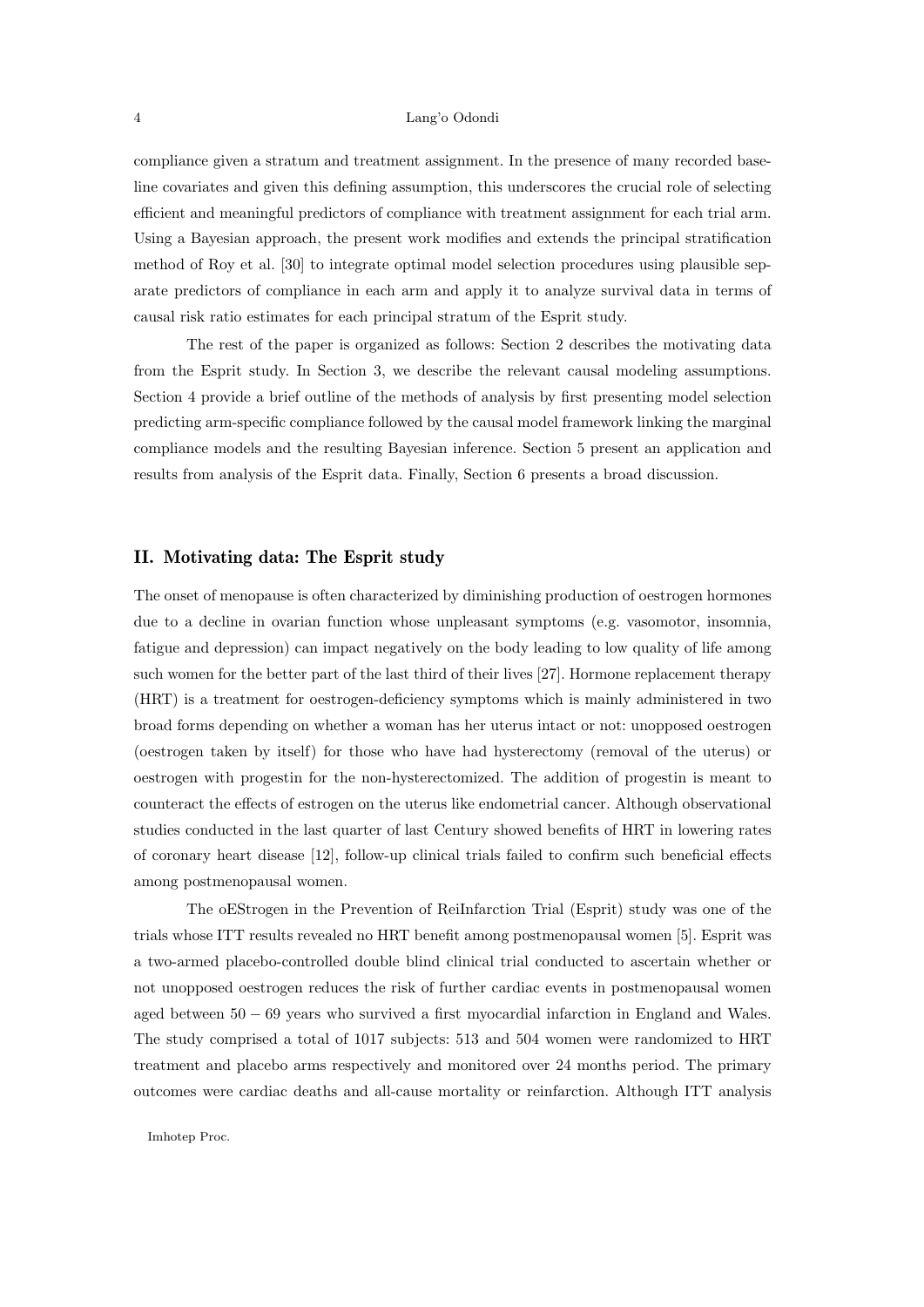of the data has been previously published, however the analysis took no account of compliance data which we use in this paper to estimate true causal effects.

# III. Notation and assumptions

We consider a parallel two-armed clinical trial set up. Let  $Z \in \{0,1\}$  denote a randomization indicator:  $Z = 1$  indicate randomization to the new treatment and  $Z = 0$  indicates randomization to control. In our application, 1  $(Z = 1)$  and 0  $(Z = 0)$  will represent randomization to HRT tablets and placebo treatment respectively. We define  $Y \in \{0,1\}$  to be the outcome of interest (e.g. death). Also let  $A \in \{0,1\}$  denote compliance with assigned treatment. For the Esprit study we define compliance as actual taking of assigned treatment up to a day before experiencing event of interest (death/reinfarction) or end of study, whichever occurred first. Although this all-or-nothing compliance definition may appear restrictive, it was considered adequate and plausible since any potential treatment switches are assumed to occur soon after randomization and HRT tablets are presumed to have no carryover effects, i.e. assuming no residual effect of treatment once a subject is classified a non-complier. We note that each subject has two potential compliance levels  $A_0$  and  $A_1$  (compliance with placebo and HRT treatment respectively) and two potential outcomes  $Y_0$  and  $Y_1$  (outcome under placebo and HRT treatment respectively). But the observed compliance and outcomes are respectively given by  $A = ZA_1 + (1 - Z)A_0$  and  $Y = ZY_1 + (1 - Z)Y_0$ .

Analysis under the principal stratification formulation utilizes baseline covariates X to modify the standard assumptions (a)-(e) for causal modelling [18, 2] together with a new assumption (f):

- (a) Randomization:  $Z \perp \{Y_0, Y_1, A_0, A_1, X\}$ , i.e. ignorable treatment assignment assumption.
- (b) Stable unit-treatment value assumption (SUTVA), i.e. no interference between treatment units.
- (c) Treatment access restriction: which posits no treatment switches among subjects.
- (d) Exclusion restriction:  $Pr(Y_1|A_Z, X) = Pr(Y_0|A_Z, X)$ , i.e. treatment assignment has no effect on outcome except only through treatment received (knowledge of treatment assignment alone has no effect on outcome).
- (e) Monotonicity:  $Pr(A_1 = 1 | A_0 = 1, X) \geq Pr(A_1 = 1 | A_0 = 0, X)$ , i.e. the probability of compliance with treatment assigned by  $Z = 1$  is higher among those who would comply with treatment assigned by  $Z=0$ , compared to those who would not.
- (f) Conditional prediction:  $Y \perp X|S, Z$ , i.e potential outcome is statistically independent (ignorable) of the set of covariates predictive of compliance for a given principal stratum and treatment assignment.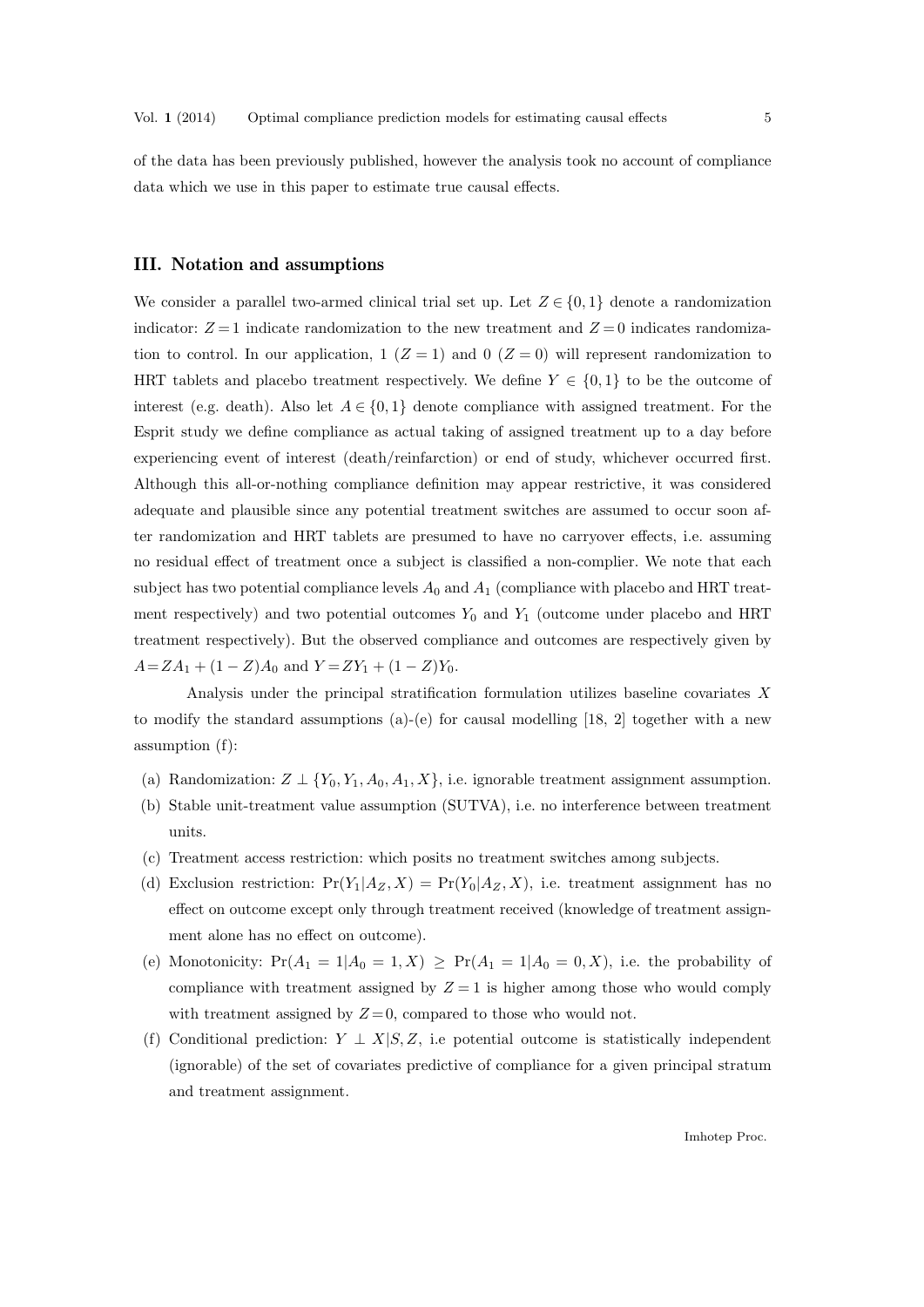Any switching of treatment is assumed to have occurred soon after randomization such that a subject is assumed to have completely taken HRT or placebo treatment. Assuming no other form of treatment interruptions among patients and no carryover effects of treatment, the all-or-nothing compliance definition above may be considered plausible with respect to the exclusion restriction assumption. The monotonicity assumption as applied here helps tighten the bounds of causal effects, i.e. ensures compliance type is observable when  $Z \neq A$  [4, 30, 37]. In addition to the basic monotonicity assumption (no treatment defiers), the 'extended' monotonicity assumption posits similar compliance behaviour for both treatment arms. Plausibility of the 'extended' version of monotonicity assumption for the Esprit study may be discerned from the fact that there was no preference for one treatment over the other, i.e compliance with HRT treatment would be more prevalent among those who would comply with placebo. In our application, this assumption is reflected through a user-defined positive correlation (sensitivity parameter  $\phi$ ) between  $A_0$  and  $A_1$ .

The conditional prediction assumption (f) is crucial for parameter identification in the Roy et al. [30] model. The assumption underscores an integral component of the method which involves selecting suitable predictors of compliance. The first part of this paper will address this challenge through a comprehensive model selection of the Esprit study to obtain optimal arm-specific predictors compliance. We will use penalized maximum likelihood (shrinkage) procedures to select plausible separate predictors of compliance for HRT treatment and placebo arms. Although this is an untestable assumption, we will compare results from different sets of predictors as a form of sensitivity analysis.

Each subject is assumed to belong to one of four basic principal strata defined by unique combinations of  $(A_0, A_1)$  where the principal strata comprise the set  $S = \{(0, 0), (1, 0), (0, 1), (1, 1)\}.$ The causal inference of interest (Section IV.2) will be to seek the joint distributions  $[(Y_0, Y_1)|S]$ s]  $\forall s \in \mathcal{S}$  which provides principal effects of interest for each stratum.

# IV. Methods for analysis

# IV.1. Compliance prediction models and validation

We use the logistic models to predict compliance to treatment allocation for each arm separately given a selected set of predictors of compliance  $x_0 = 1$  and  $x_1, \ldots, x_n$ :

$$
logit \left[ \mu_j(\mathbf{x}) \right] = \left( \sum_{i=0}^n \gamma_{ji} \mathbf{x}_i \right), \ j = 0, 1,
$$
\n(1)

where  $\mu_i(x)$  is the probability of compliance with allocated treatment j given a set of covariates X: the estimated probabilities of complying with arm-specific treatment allocation may then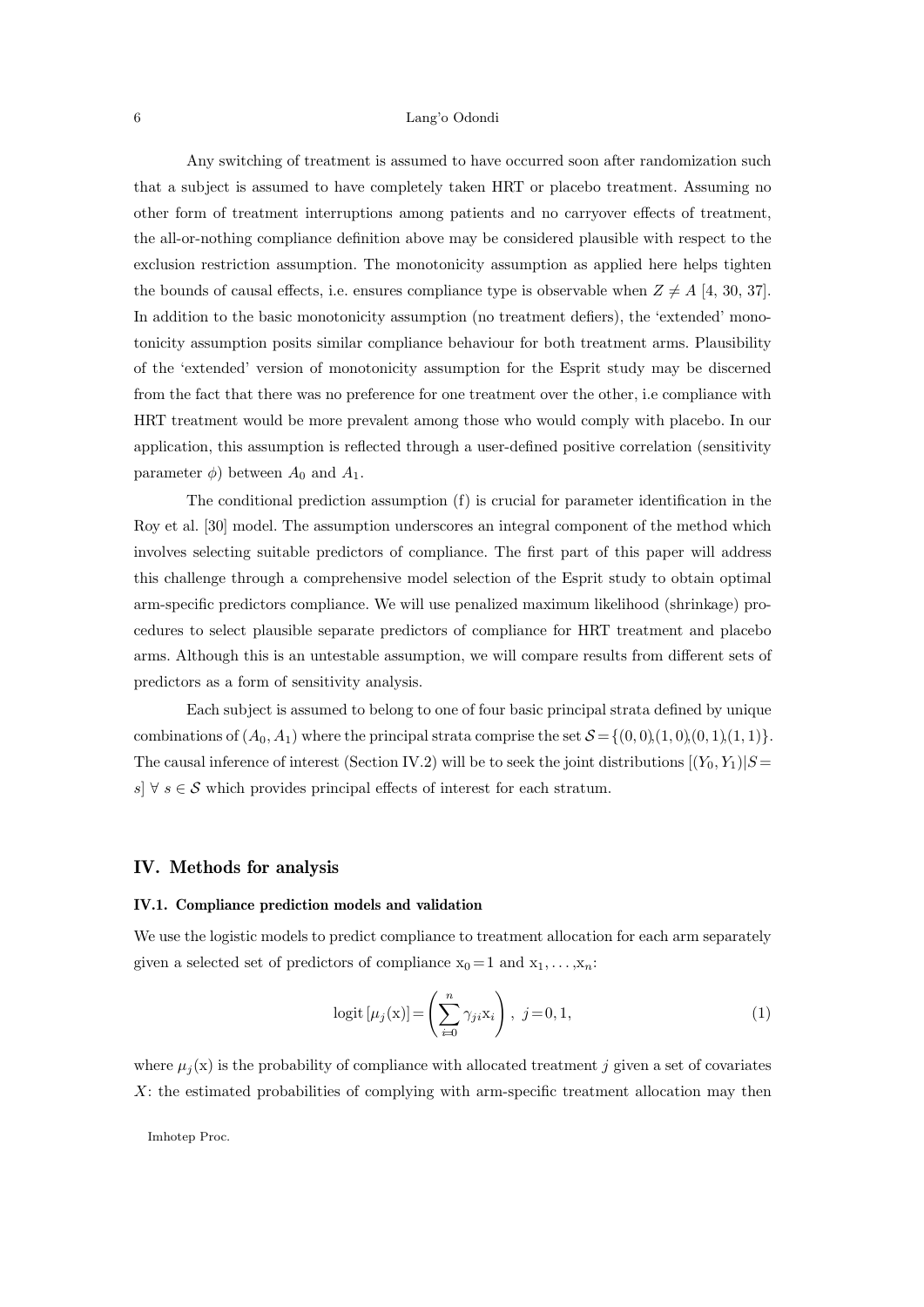Vol. 1 (2014) Optimal compliance prediction models for estimating causal effects 7

be obtained using

$$
\hat{\mu}_j(\mathbf{x}) = \left[1 + \exp\left(-\sum_{i=0}^n \hat{\gamma}_{ji}\mathbf{x}_i\right)\right]^{-1}, \ j = 0, 1,\tag{2}
$$

where  $\gamma$  represent the log odds ratio estimates of compliance.

How the two compliance behaviours are correlated is a crucial issue. Following Roy et al. [30], we define a non-negative sensitivity parameter  $\phi$  as a function of the correlation  $\rho$ between compliances to treatment allocation  $(0/1)$ : if  $\hat{\mu}_0(x) > \hat{\mu}_1(x)$  then

$$
\phi = \rho \sqrt{\frac{\bar{\hat{\mu}}_0(\mathbf{x})[1 - \bar{\hat{\mu}}_1(\mathbf{x})]}{\bar{\hat{\mu}}_1(\mathbf{x})[1 - \bar{\hat{\mu}}_0(\mathbf{x})]}}.
$$
\n(3)

The compliance models for each treatment arm provided by Equations (1) and (2) may be obtained through comprehensive model selection for predictive covariates, i.e. selecting both clinically sensible and statistically concise predictors of compliance with treatment assignment for each trial arm. With many covariates, the classical stepwise model selection procedures are likely to produce suboptimal prediction models [39, 13]. In comparison, penalized maximum likelihood methods have been shown to perform relatively better in selecting optimal predictors [15]. But a selected statistical prediction model also needs validation to evaluate its predictive ability, for example, external validation enables assessment of the performance of prediction in new data [34, 32]. But in the absence of further data, bootstrap validation provides reliable results by allowing calculation of predicted probabilities from a model which can be compared with the actually observed outcomes [8].

Percentage of optimism and both calibration and discrimination indices are among the most effective and commonly used measures of validation performance [14]. While calibration is a reliability measure of how well the model predictions compare with the observed outcomes, discrimination refers to the ability of the model to distinguish between subjects with positive or negative outcomes (e.g. the ability of a model to distinguish compliers with treatment allocation from non-compliers). Calibration is often quantified in practice by the calibration slope [7] obtainable from the validation plot which is a plot of observed probabilities against the predicted probabilities. On the other hand, discrimination is commonly measured using the concordance c-statistic as widely expressed in terms of the Somers rank correlation [33]:  $D_{xy} = 2(c - 0.5)$ . This is a measure of the difference between concordance and discordance probabilities [13], such that  $c = 0.5$  (1) implies random predictions (perfect discriminations). We can readily discern that larger values of calibration and discrimination (concordance) indicate better prediction and such models should indicate lower percentage of optimism.

## IV.2. Causal model joining the marginal compliance models

The main causal inference of interest is obtainable from the joint distributions  $[(Y_0, Y_1)|S]$ s]. Following Roy et al. [30], the joint probability distribution of compliance to the standard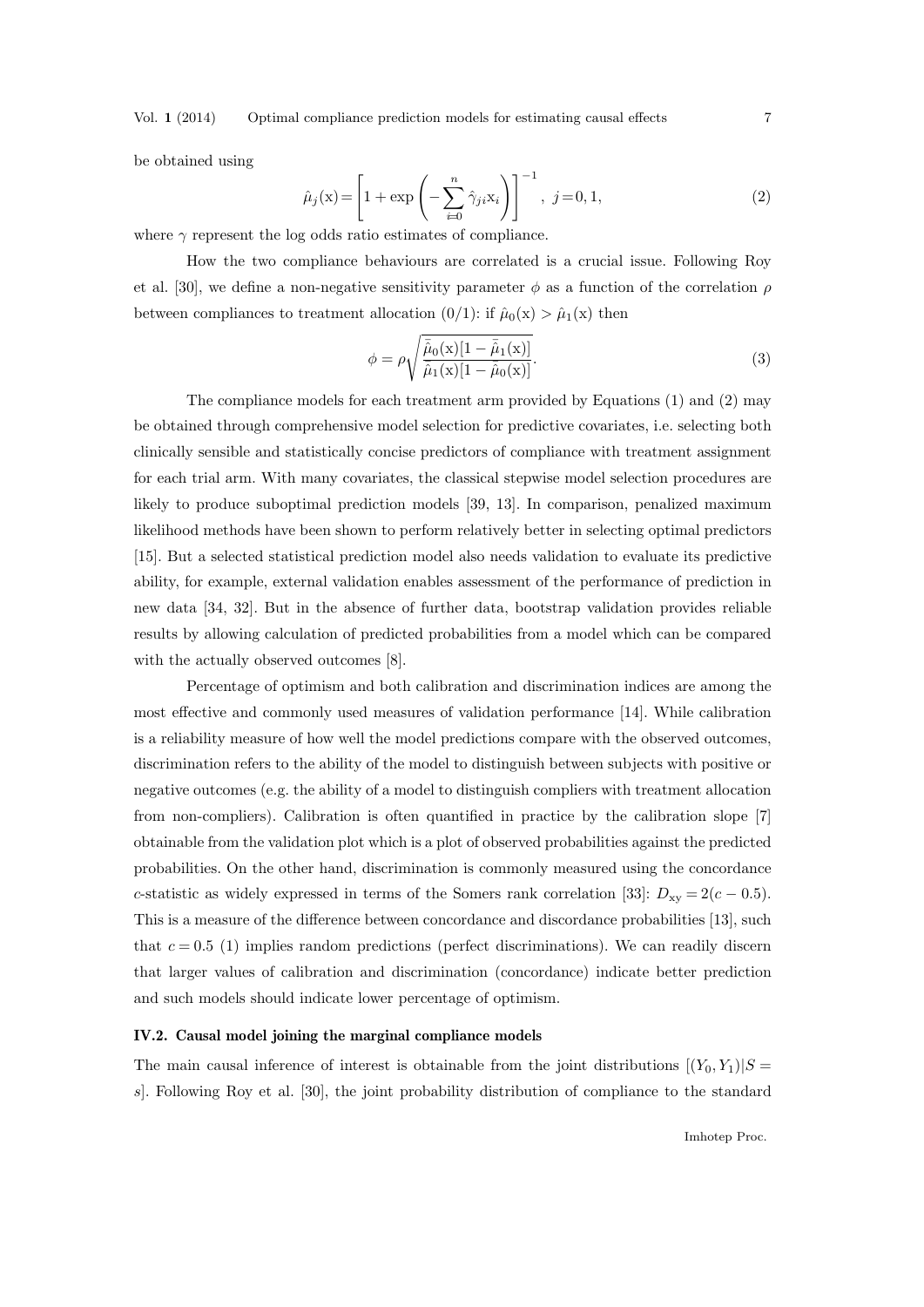treatment 0 and compliance to new treatment 1 is a function of the arm-specific marginal compliance probabilities and  $\phi$  and can be estimated for a given value of  $\phi$ . We however note that  $\phi$  is unknown, in general. Specifically if  $U(x) = \min\{1, \frac{\hat{\mu}_1(x)}{\hat{\mu}_0(x)}\}$  then Roy et al. [30] showed that the joint probabilities are given by

$$
\hat{\mu}_{11}(x) = Pr(A_0 = 1|X)P(A_1 = 1|A_0 = 1, X) \n= \hat{\mu}_0(x)\hat{\mu}_1(x) + \phi\hat{\mu}_0(x)[U(x) - \hat{\mu}_1(x)], \n\hat{\mu}_{01}(x) = Pr(A_0 = 0|X)P(A_1 = 1|A_0 = 0, X) \n= \hat{\mu}_1(x) - \hat{\mu}_0(x)\hat{\mu}_1(x) - \phi\hat{\mu}_0(x)[U(x) - \hat{\mu}_1(x)], \n\hat{\mu}_{10}(x) = Pr(A_0 = 1|X)P(A_1 = 0|A_0 = 1, X) \n= \hat{\mu}_0(x) - \hat{\mu}_0(x)\hat{\mu}_1(x) - \phi\hat{\mu}_0(x)[U(x) - \hat{\mu}_1(x)], \n\hat{\mu}_{00}(x) = Pr(A_0 = 0|X)P(A_1 = 0|A_0 = 0, X) \n= 1 - \hat{\mu}_0(x) - \hat{\mu}_1(x) + \hat{\mu}_0(x)\hat{\mu}_1(x) + \phi\hat{\mu}_0(x)[U(x) - \hat{\mu}_1(x)],
$$
\n(10)

where X is the set of covariates predictive of compliance in both arms and  $A_1(A_0)$  is an indicator of compliance to HRT treatment (placebo) and  $\hat{\mu}_{ij}(x)$  denote the probability of being in the compliance subgroup ij (i.e. estimated proportion of compliance per stratum).

Following the principal stratification framework developed by Frangakis and Rubin [11], the possible values of  $A_0$  and  $A_1$  define a stratification factor S for the population of patients. For a defined outcome variable Y (mortality/reinfarction for the Esprit study), let  $Y_0$  and Y<sup>1</sup> refer to potential outcomes under placebo and HRT treatments respectively. There are four possible realizations of  $(Y_0, Y_1)$  at each level of S (for example  $\varpi_{11} = Pr[Y_0 = 1, Y_1 = 1]$ ). The joint distribution of potential outcomes  $(Y_0, Y_1)$  for each stratum  $S, f(Y_0, Y_1|S, \varpi)$  may be assumed to be multinomial with probabilities  $\varpi(S) = \Pr(Y_0 = y_0, Y_1 = y_1 | S = s)$ . And by the exclusion restriction, the expression for stratum  $S = (0, 0)$  differs from the others:  $\varpi_{10}(0, 0) = \varpi_{01}(0, 0) = 0$ .

After reparameterizing in terms of  $\pi$  (probability of experiencing event, e.g. death or myocardial reinfarction) and  $\beta = f(\gamma, \phi)$  (log odds ratio of compliance for specified sensitivity), Roy et al. showed that the observed-data likelihood is

$$
L(\pi, \beta | Y, A, Z, X) = \sum_{s=0}^{3} [\pi_Z^{S=s}]^{Y} [1 - \pi_Z^{S=s}]^{1-Y} \Pr(S = s | X, \beta) G(s, A, Z),
$$
 (5)

where  $\pi_{Z}^{S=s}$  is the probability that observed  $Y=1$ , given  $S=s$  and allocation to arm Z, and

$$
G(s, A, Z) = I(s=0)\{1-A\} + I(s=1)\{A(1-Z) + (1-A)Z\}
$$
  
+ I(s=2)\{AZ + (1-A)(1-Z)\} + I(s=3)A.

Now Y and A are observed values; e.g.  $A = A_1$  ( $A_0$ ) if allocated to active treatment (placebo). We can decompose the expression (5) for each stratum: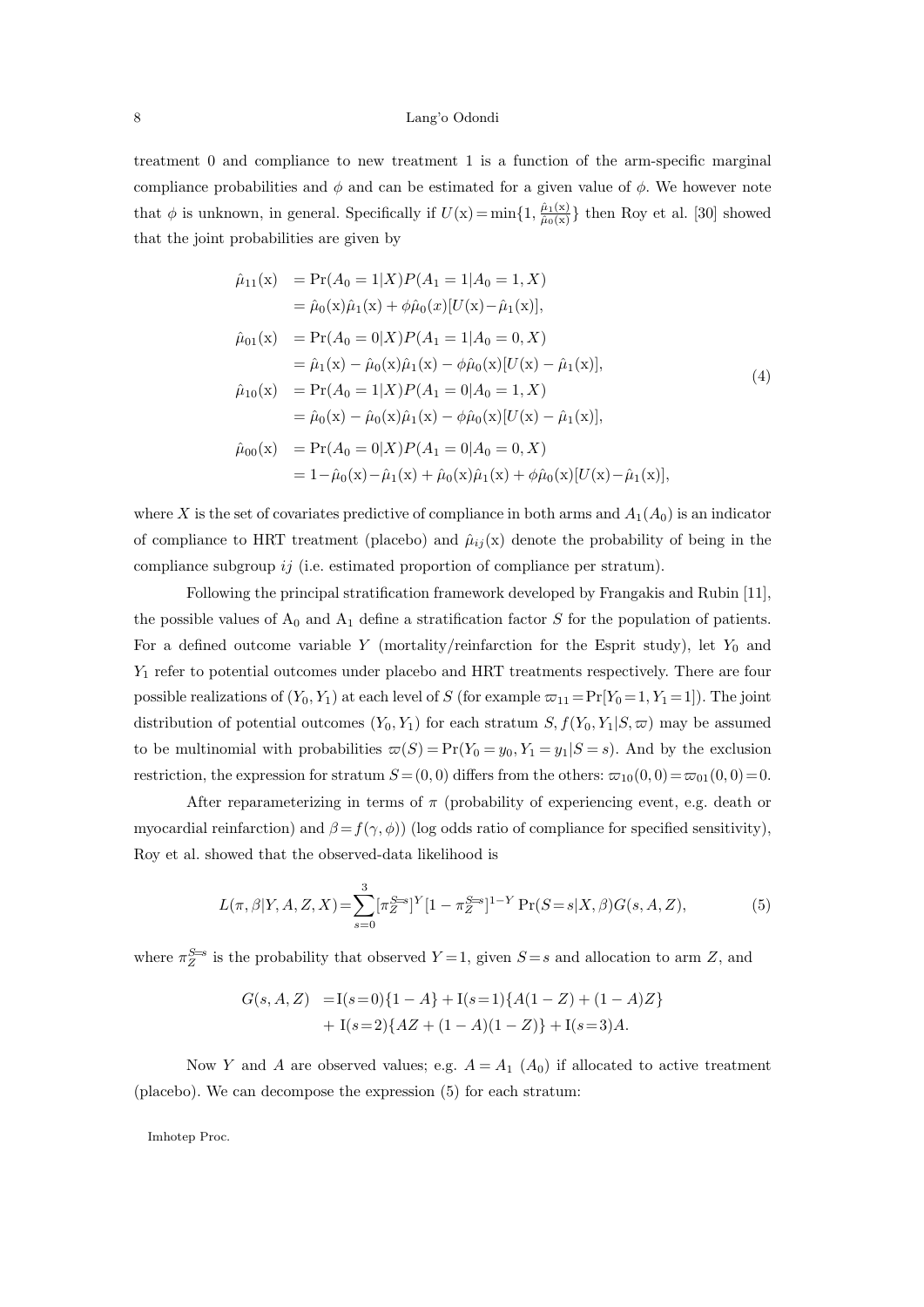$$
L(\pi, \beta|Y=1, A=1, Z=1, X) = \pi_1^{s=(0,1)} \Pr(S=(0,1)|X, \beta)
$$
  
\n
$$
+ \pi_1^{s=(1,1)} \Pr(S=(1,1)|X, \beta),
$$
  
\n
$$
L(\pi, \beta|Y=0, A=1, Z=1, X) = [1 - \pi_1^{s=(0,1)}] \Pr(S=(0,1)|X, \beta)
$$
  
\n
$$
+ [1 - \pi_1^{s=(1,1)}] \Pr(S=(1,1)|X, \beta),
$$
  
\n
$$
L(\pi, \beta|Y=1, A=0, Z=1, X) = \pi_1^{s=(0,0)} \Pr(S=(0,0)|X, \beta)
$$
  
\n
$$
+ \pi_1^{s=(1,0)} \Pr(S=(1,0)|X, \beta),
$$
  
\n
$$
L(\pi, \beta|Y=0, A=0, Z=1, X) = [1 - \pi_1^{s=(0,0)}] \Pr(S=(0,0)|X, \beta)
$$
  
\n
$$
+ [1 - \pi_1^{s=(1,0)}] \Pr(S=(1,0)|X, \beta),
$$
  
\n
$$
L(\pi, \beta|Y=1, A=1, Z=0, X) = \pi_0^{s=(1,0)} \Pr(S=(1,0)|X, \beta)
$$
  
\n
$$
+ \pi_0^{s=(1,1)} \Pr(S=(1,1)|X, \beta),
$$
  
\n
$$
L(\pi, \beta|Y=0, A=1, Z=0, X) = [1 - \pi_0^{s=(1,0)}] \Pr(S=(1,0)|X, \beta)
$$
  
\n
$$
+ [1 - \pi_0^{s=(1,1)}] \Pr(S=(1,1)|X, \beta),
$$
  
\n
$$
L(\pi, \beta|Y=1, A=0, Z=0, X) = \pi_0^{s=(0,0)} \Pr(S=(0,0)|X, \beta)
$$
  
\n
$$
+ \pi_0^{s=(0,1)} \Pr(S=(0,1)|X, \beta),
$$
  
\n
$$
L(\pi, \beta|Y=0, A=0, Z=0, X) = [1 - \pi_0^{s=(0,0)}] \Pr(S=(0,0)|X, \beta)
$$
  
\n
$$
+ [1 - \pi_0^{s=(0,1)}]
$$

By the exclusion restriction  $\pi_1^{s=(0,0)} = \pi_0^{s=(0,0)}$ , i.e. the risk of experiencing event of interest (e.g. death) is independent of the arm of allocation among the people who would comply with neither allocation. Writing

$$
\pi_1 = \pi_1^{s=(0,1)}, \pi_2 = \pi_1^{s=(1,1)}, \pi_3 = \pi_1^{s=(0,0)}, \pi_4 = \pi_1^{s=(1,0)},
$$
  

$$
\pi_5 = \pi_0^{s=(1,0)}, \pi_6 = \pi_0^{s=(1,1)}, \pi_7 = \pi_0^{s=(0,1)},
$$
\n(7)

we obtain 7 parameters captured by  $\pi$  from the likelihoods above using logistic models:

$$
Pr[Y=1|A=1, Z=1] = \pi_1 \mu_{01} + \pi_2 \mu_{11},
$$
  
\n
$$
Pr[Y=1|A=0, Z=1] = \pi_3 \mu_{00} + \pi_4 \mu_{10},
$$
  
\n
$$
Pr[Y=1|A=1, Z=0] = \pi_5 \mu_{10} + \pi_6 \mu_{11},
$$
  
\n
$$
Pr[Y=1|A=0, Z=0] = \pi_3 \mu_{00} + \pi_7 \mu_{01}.
$$
  
\n(8)

We then obtain the stratum-specific relative risks for experiencing an event (death/reinfarction)

$$
\rm as
$$

$$
\tau_{11} = \frac{\pi_1^{\mathbf{s} = (1,1)}}{\pi_0^{\mathbf{s} = (1,1)}} = \frac{\hat{\pi}_2}{\hat{\pi}_6}, \quad \tau_{01} = \frac{\pi_1^{\mathbf{s} = (0,1)}}{\pi_0^{\mathbf{s} = (0,1)}} = \frac{\hat{\pi}_1}{\hat{\pi}_7}, \quad \tau_{10} = \frac{\pi_1^{\mathbf{s} = (1,0)}}{\pi_0^{\mathbf{s} = (1,0)}} = \frac{\hat{\pi}_4}{\hat{\pi}_5}.
$$
\n
$$
(9)
$$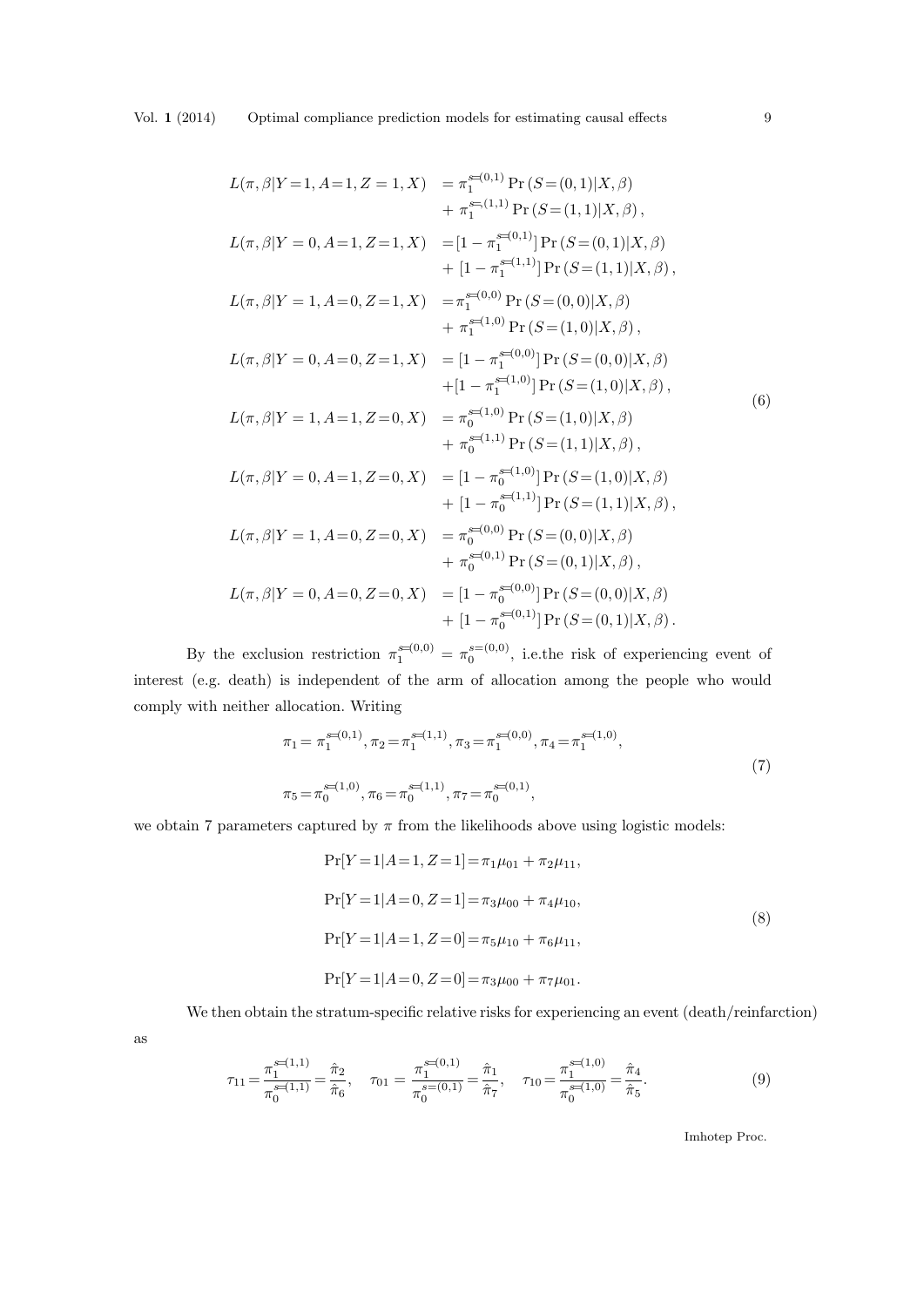The  $\tau_{ij}$  above provides the desired principal (causal) effects in terms of causal risk ratios obtained as medians of posterior relative risks of event (death or reinfarction) for each stratum defined by compliance type:

- (i)  $\tau_{11}$ : causal risk ratio of event due to compliance with HRT treatment relative to placebo among the subgroup of patients who would comply with either treatment allocation, i.e.  $S = (1, 1),$
- (ii)  $\tau_{01}$ : causal risk ratio of event due to compliance with HRT treatment only among women who would comply if allocated to it, i.e.  $S = (0, 1)$  and
- (iii)  $\tau_{10}$ : causal risk ratio of event due to compliance with placebo treatment only among the subgroup who would comply if allocated to it, i.e.  $S = (1, 0)$ .

The parameters above (Equation 9) can be estimated using Bayesian methods with suitable priors. Using uninformative (flat) priors  $\pi \sim U(0, 1)$ , for example, may be satisfactory for our analyses given the likelihood of a typical trial data to dominate such priors and the fact that randomized trials are principally designed to be conclusive [16].

To extend the methods which adjust for noncompliance in one treatment arm to adjusting for noncompliance in two treatment arms, we will use a Bayesian approach to apply principal stratification using the Roy et al. [30] model reviewed above for survival data but which was originally proposed for binary data. Specifically we perform a comprehensive model selection to obtain arm-specific optimal predictors of compliance and develop a causal model linking the two marginal models from which we obtain causal effects for each stratum.

# V. Application to the Esprit study

ITT analysis of the Esprit data showed no statistical difference between HRT and placebo treatment with hazard ratio results  $(HR= exp(\hat{\psi}) = 0.795, p-value= 0.335, 95\% CI : 0.498, 1.268)$ suggesting a beneficial effect of HRT over placebo with respect to death. However, the ITT analysis took no account of compliance data. The rate of observed compliance was higher in the placebo (63%) arm compared to the HRT (42%) treatment arm which may be attributed to noncompliance as a result of possible unpleasant symptoms like bleeding. Utilizing compliance data, we consider two outcomes (all-cause mortality and myocardial reinfarction) for causal analysis using the methods described in the previous section.

When applying the Roy et al. [30] method for survival data, we use relative risks to approximate hazard ratios. This is justifiable for our analysis given that under short follow-up times (monthly) and small event rates conditions (death and myocardial reinfarctions), relative risk has been shown to be an algebraic approximation of hazard ratio, i.e.  $\exp(\bar{\hat{\psi}}) \cong \tilde{\hat{\tau}}$  [36].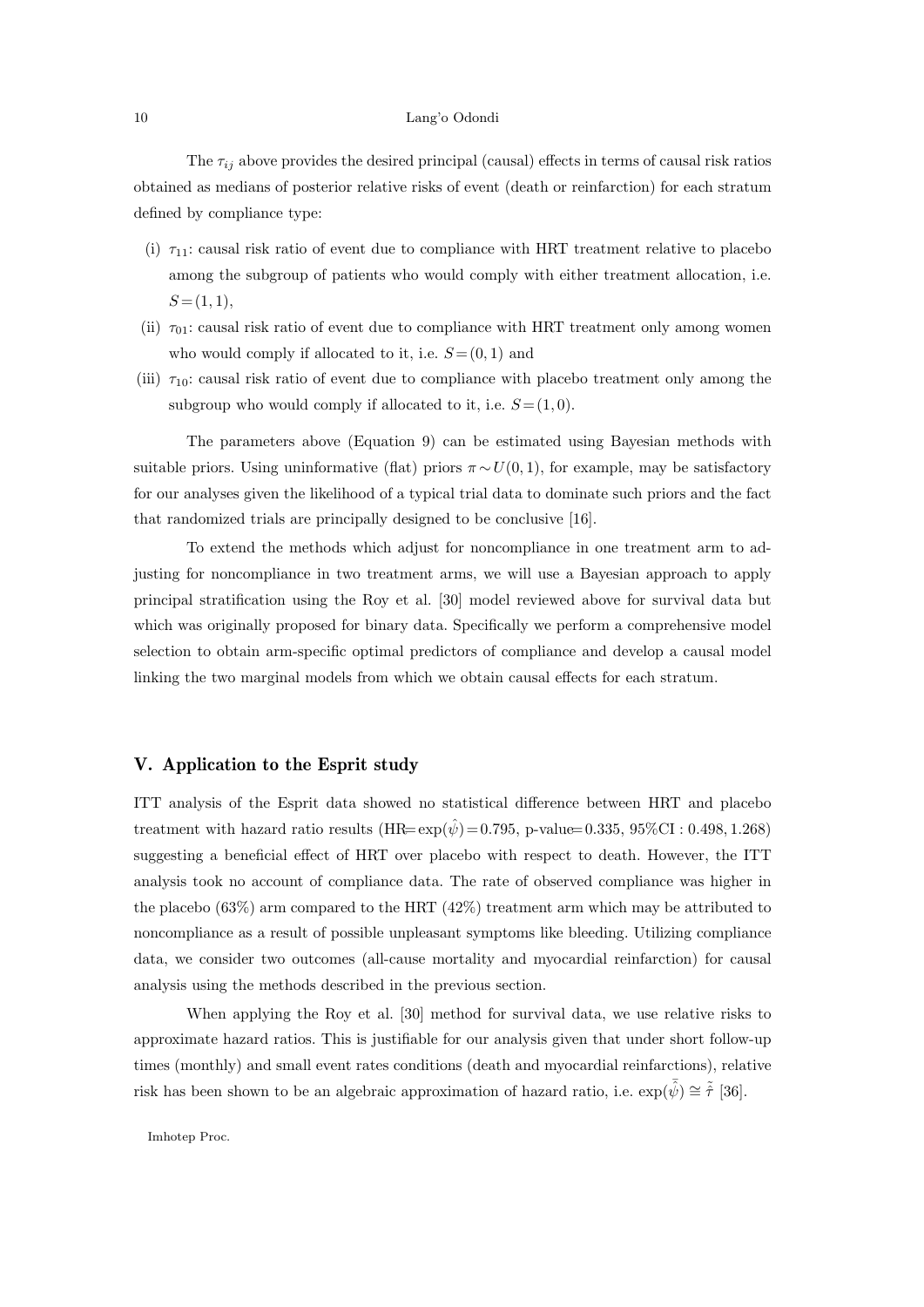## V.1. Predicting compliance in each arm

In predicting compliance for each arm, we first choose a full (saturated) model consisting of all potential predictors of compliance to treatment allocation on the basis of both clinical and statistical plausibility. In addition we consider penalized maximum likelihood estimation regression versions of this (saturated) model and also Lasso (Least Absolute Shrinkage and Selection Operator) model obtained by the method which performs the twin tasks of parameter shrinkage and model selection [38]. To evaluate the predictive performance of the selected models, we used calibration slope, percentage of optimism and calculated discrimination's concordance c-statistics from the reported Somers  $D_{xy}$  statistics. These validation measures will be recorded for each individual arm in five models:

(i) Original saturated model with all the 9 predictors without any selection:

$$
logit(\mu_j) = \gamma_0 + \gamma_1 Hysterectomy + \gamma_2 Smoking \text{ status} + \gamma_3 Social-class +
$$
  

$$
\gamma_4 Age + \gamma_5 CVD \text{ Risks} + \gamma_6 Diabetes + \gamma_7 Fracture + \gamma_8 Alcohol + \gamma_9 HRT,
$$

where  $\mu$  is the probability of compliance with treatment (placebo/HRT) allocation and histories of hysterectomy, cerebrovascular disease (CVD) risks, diabetes, fracture, alcohol, HRT use together with smoking status are taken as binary 0/1 predictors.

- (ii) Reduced model obtained from (i) above by stepwise backward elimination procedures using Akaike information criterion (AIC) stopping rule and 0.10 significance level for a variable to be retained in a model.
- (iii) Model fitted with the retained predictors in reduced model (ii) above but the predictors assumed pre-specified (following suggestion by Harrell et al. [14]).
- (iv) Intermediate model composed of 6 variables constructed using penalized maximum likelihood estimation with modified AIC  $(\chi^2 > 2df)$ .
- (v) Least Absolute Shrinkage and Selection Operator (Lasso) model selection from the original (i) above.

#### V.2. Validation: evaluating performance of selected models

We used enhanced bootstrap on all aspects of models development (selection and estimation procedures) to revalidate on samples taken with replacement from the whole sample and apply on the five models specified above. The reduced model was obtained from the original model using stepwise backward elimination procedures using AIC stopping rule and 0.10 significance level for retaining a predictor in a model. The variables selected for the reduced model were consistently (90%) selected across bootstrap resamples. These were the same predictors deemed important by the backward elimination algorithm.

Table 1 provide results showing the performance of the 5 prediction models in terms of validation indices outlined earlier (see Section IV.1). The saturated (original) model consisting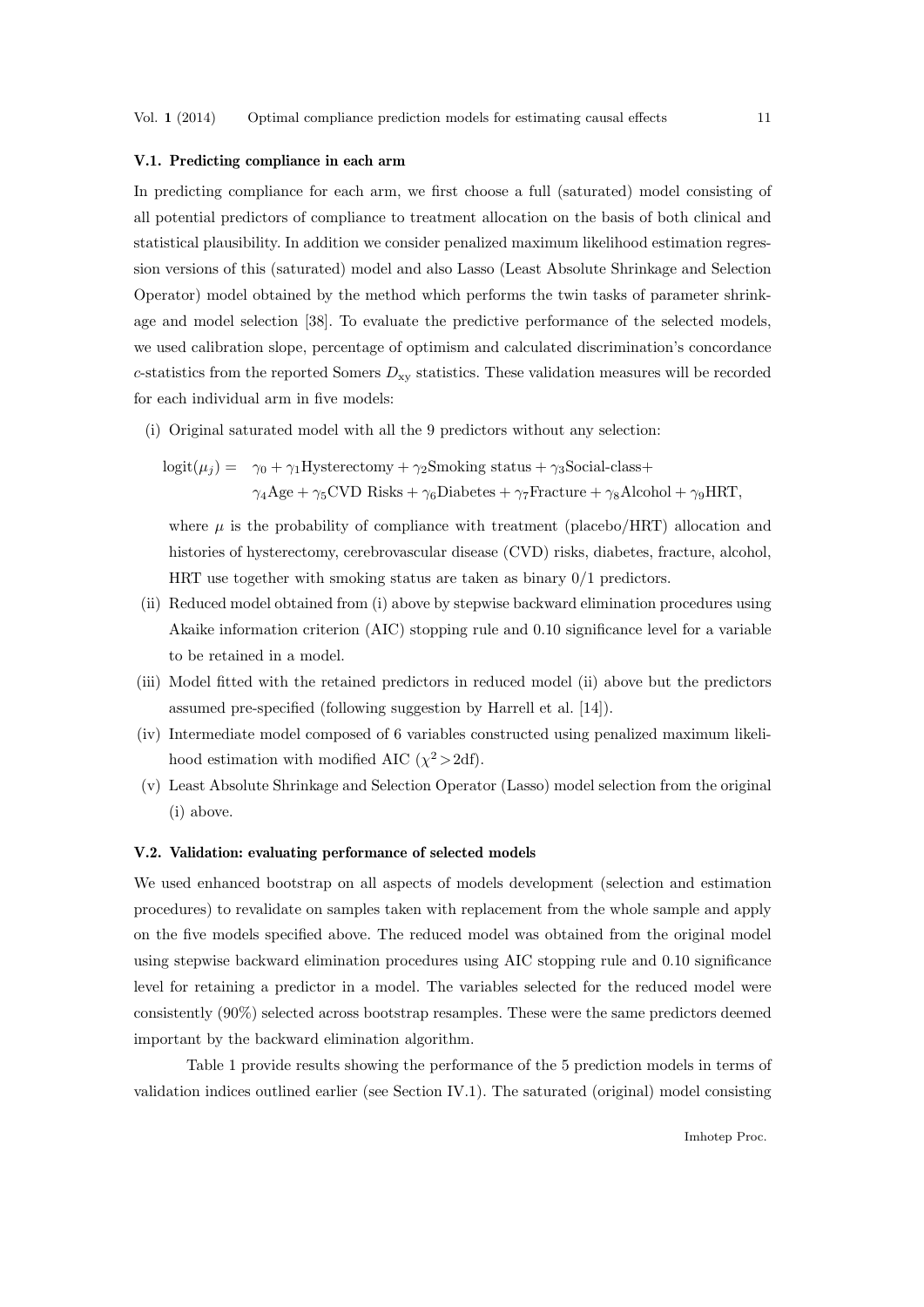|                            |                      | Calibration | Optimism | Concordance     |
|----------------------------|----------------------|-------------|----------|-----------------|
| Model                      | Selected predictors  | slope       | $(\%)$   | $c$ -statistics |
| (i) Original               |                      |             |          |                 |
| <b>HRT</b>                 |                      | 0.818       | 6.1      | 0.639           |
| Placebo                    |                      | 0.671       | 8.6      | 0.573           |
| (ii) Reduced               |                      |             |          |                 |
| <b>HRT</b>                 | $(hyst+smk+CVD)$     | 0.827       | 5.8      | 0.620           |
| Placebo                    | $(hyst+smk+alc)$     | 0.667       | 8.1      | 0.566           |
| (iii) Reduced <sup>†</sup> |                      |             |          |                 |
| <b>HRT</b>                 | $(hyst+smk+CVD)$     | 0.961       | 1.4      | 0.642           |
| Placebo                    | $(hyst+smk+alc)$     | 0.950       | 2.0      | 0.597           |
| (iv) Intermediate          |                      |             |          |                 |
| $(6$ predictors)           |                      |             |          |                 |
| <b>HRT</b>                 |                      | 0.879       | 4.1      | 0.636           |
| Placebo                    |                      | 0.766       | 6.0      | 0.580           |
| $(v)$ Lasso                |                      |             |          |                 |
| <b>HRT</b>                 | $(hyst+smk+age+CVD)$ | 0.935       | 2.3      | 0.647           |
| Placebo                    | $(hyst+smk+alc)$     | 0.925       | 2.3      | 0.595           |

Table 1. Validation performance of 5 models in terms of calibration, concordance and optimism (Section IV.1)

hyst≡hysterectomy; smk≡ smoking status; alc≡alcohol; CVD≡cerebrovascular disease; †model assumed pre-specified

of 9 predictors produced better predictions of compliance to HRT than placebo. Here predicting compliance to HRT and placebo, the original models would be overfitted by 18% and 33% respectively. Also these models would be optimistic by 6% and 9% respectively in predicting compliance to HRT and placebo. We note that although the observed rates of compliance for placebo were higher than for HRT, the relatively 'poor' performance of the former compared to the later predictive models may be attributed to poor quality of compliance data owing to the common practice to monitor compliance with active treatment more accurately than placebo treatment.

Compared to saturated model, the reduced model would perform relatively better in predicting compliance to HRT compared to predicting placebo: specifically the reduced model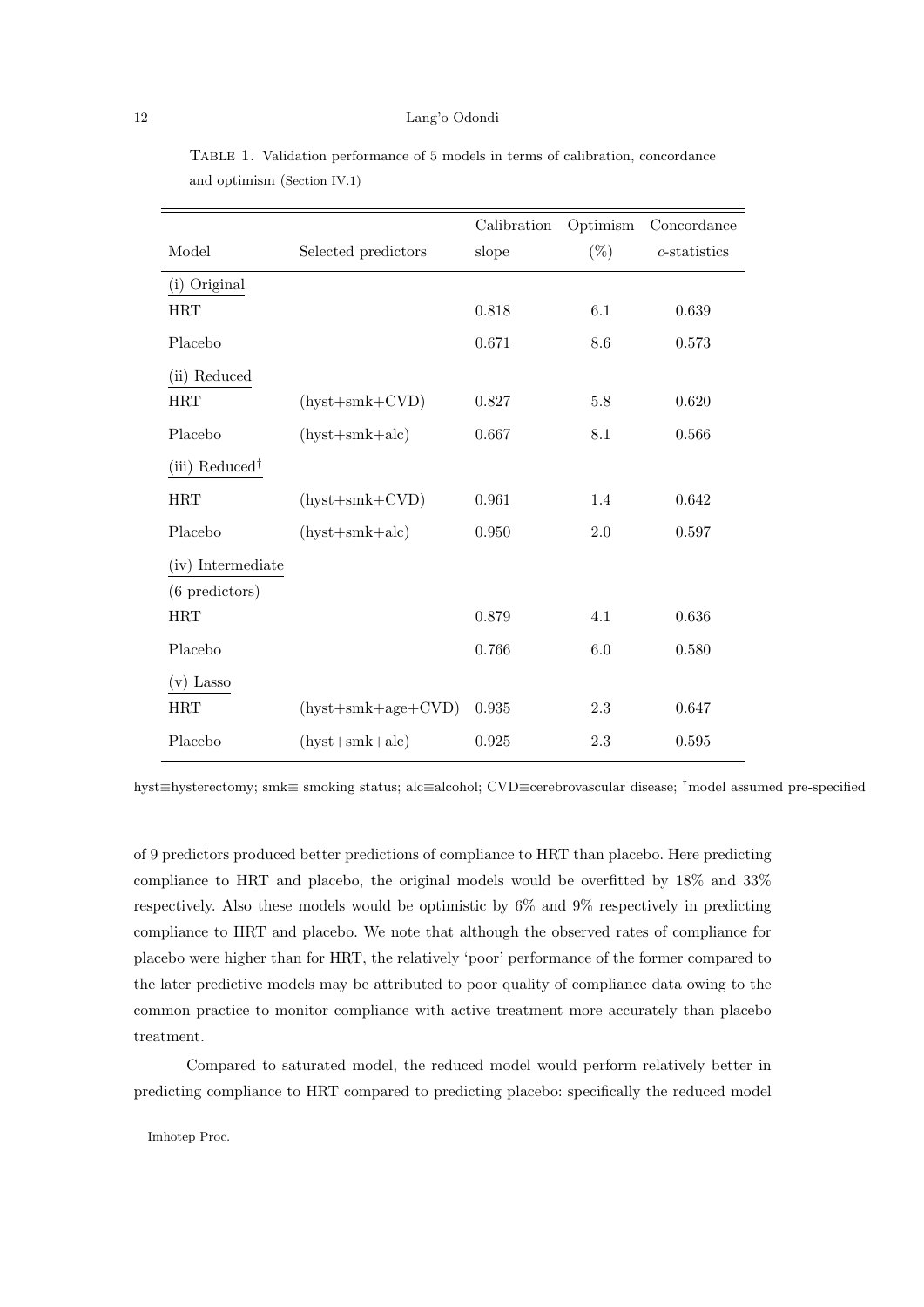predicting compliance to HRT would perform better at distinguishing compliers from noncompliers (concordance  $c = 0.620$ ) than the reduced model predicting compliance to placebo  $(c=0.566)$ . Reduced models predicting compliance to placebo would be more optimistic  $(8\%)$ than those predicting compliance to HRT (6%). Predictions for compliance to HRT using the reduced model would be equally well calibrated (slope  $= 0.83$ ) compared to predictions from the original full model (slope= 0.82). As expected, the model with 3 predictors if assumed prespecified performed 'best' in terms of both calibration and discrimination among the 5 models considered in predicting compliance to both HRT and placebo. These models also produced least optimistic fits for predicting compliance to both arms. Specifically predictions of compliance to both HRT and placebo using the 3 predictors assumed pre-specified were almost perfectly calibrated  $(0.96 \text{ and } 0.95)$  and least optimistic  $(1\% \text{ and } 2\%)$ .

Validation of the model with 6 predictors showed adequate performance with intermediate measures between the saturated models composed of 9 predictors and the Lasso models. We observe that predictions of compliance to both HRT and placebo using the intermediate model performed relatively 'better' than both predictions of compliance using the reduced model. For example, predictions of compliance to placebo using the intermediate model is now equally optimistic (6%) as predictions of compliance to HRT using the reduced model, a result which may make the assumption of 'no preference to one treatment over the other' (extended monotonicity) plausible for the Esprit study.

Besides the reduced model fitted with predictors if assumed pre-specified, Lasso models produced the best calibrated and discriminative models predictive of compliance to both HRT and placebo (Table 1, lower panel). Predictions of compliance to both HRT and placebo using the Lasso models were the least optimistic  $(2\%)$  and almost perfectly calibrated (slope= 0.93). Although the Lasso prediction models performed 'best' compared to predictions from the other four models, we note that the method uses the same tuning parameter for all coefficients. The drawback of shrinking all coefficients by a constant, even for those non-zero coefficients, may result in suboptimal choice of covariates with the potential to exclude potential predictors, i.e. data wastage. Moreover, Lasso is known to fail efficient model selection in the presence of correlated variable where it tends to select one variable from a group and ignore the others [45]. Overall, the intermediate models provided substantially improved predictions of compliance to both HRT and placebo in terms of calibration and optimism without affecting the capability to discriminate between compliers and non-compliers.

Table 2 provides estimated median compliance proportion for each of the four strata for both all-cause mortality and myocardial reinfarction outcomes. On average, the estimated median probabilities of compliance was higher among those patients allocated to placebo for both all-cause mortality (myocardial reinfarction) outcomes ( $\tilde{\mu}_0(x)$ = 0.567 (0.565)) compared to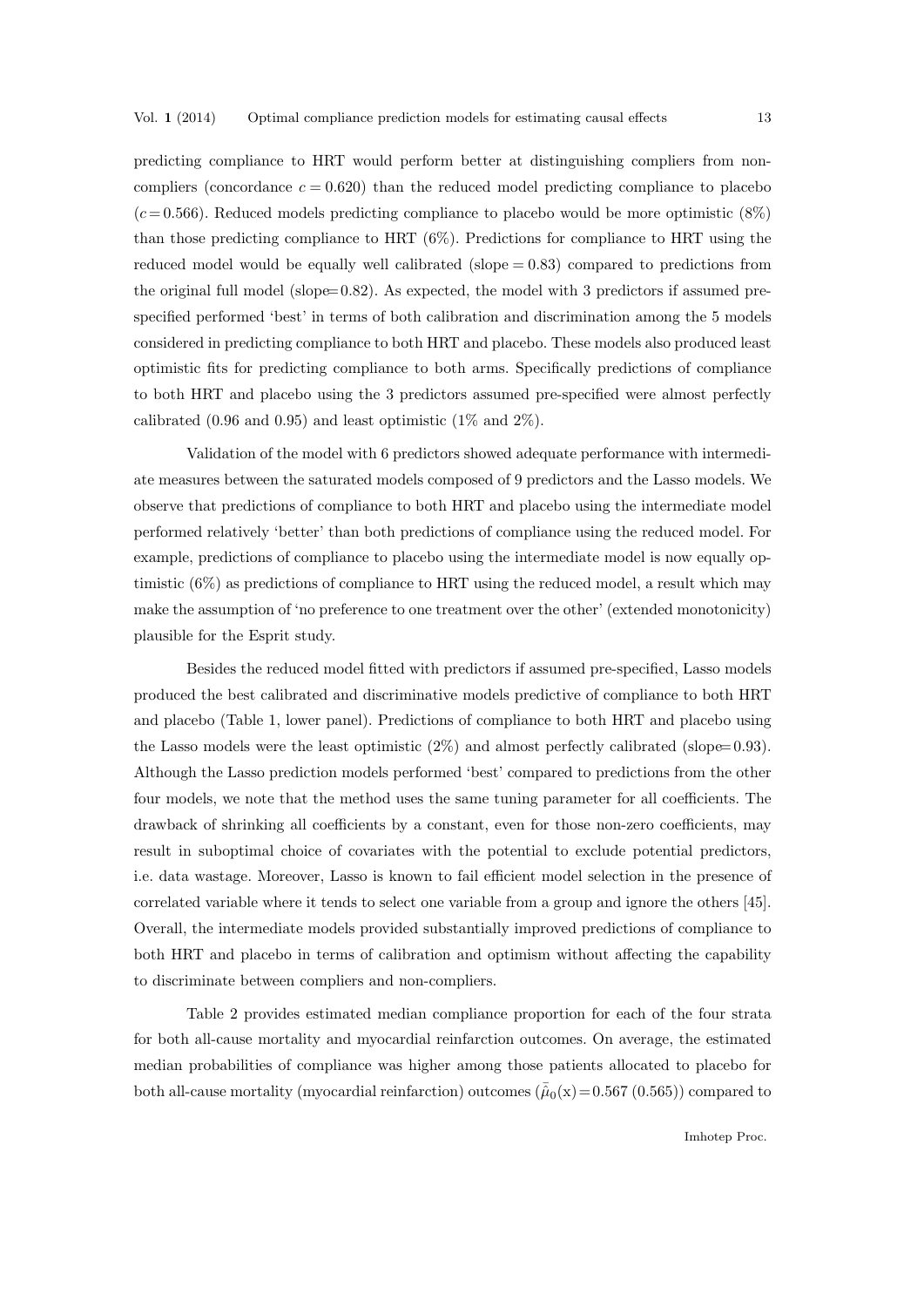| Stratum                      | Outcome: All-cause mortality |       |       |       |                | Outcome: Reinfarction |       |       |       |              |
|------------------------------|------------------------------|-------|-------|-------|----------------|-----------------------|-------|-------|-------|--------------|
| Φ                            |                              |       |       |       | Φ              |                       |       |       |       |              |
|                              | $\theta$                     | 0.2   | 0.5   | 0.8   | $\mathbf{1}$   | $\theta$              | 0.2   | 0.5   | 0.8   | $\mathbf{1}$ |
| $\hat{\mu}_{11}(\mathbf{x})$ | 0.264                        | 0.296 | 0.353 | 0.406 | 0.460          | 0.266                 | 0.303 | 0.359 | 0.417 | 0.456        |
| $\hat{\mu}_{01}(\text{x})$   | 0.197                        | 0.165 | 0.105 | 0.047 | $\overline{0}$ | 0.200                 | 0.164 | 0.111 | 0.059 | 0.023        |
| $\hat{\mu}_{10}(\text{x})$   | 0.303                        | 0.262 | 0.211 | 0.155 | 0.105          | 0.300                 | 0.263 | 0.206 | 0.142 | 0.102        |
| $\hat{\mu}_{00}(\text{x})$   | 0.236                        | 0.277 | 0.330 | 0.391 | 0.435          | 0.235                 | 0.270 | 0.325 | 0.382 | 0.419        |

Table 2. Median compliance proportion per principal stratum for different values of  $\phi$ 

those on HRT tablets  $(\bar{\hat{\mu}}_1(x)=0.461~(0.470))$ , i.e. the ratio  $U(x) = \min\{1, \frac{\bar{\hat{\mu}}_1(x)}{\bar{\hat{\mu}}_0(x)}\} = 0.795~(0.810)$ . We note a likelihood that a higher prevalence (proportion) of placebo compliance compared to HRT may be a limitation of the model to effectively evaluate active HRT efficacy.

For all the four strata at mild value of sensitivity parameter  $(\phi = 0.2)$ , the group with the highest prevalence was patients who would comply with either treatment  $(\bar{\hat{\mu}}_{11} = 0.296 (0.303))$ and the group with the lowest prevalence is those who would only comply with HRT tablets  $(\bar{\hat{\mu}}_{01} = 0.165 \,(0.164))$ . The median proportion of compliance among those patients who would comply with placebo only and those who would not comply with either treatment allocation were  $\bar{\hat{\mu}}_{10} = 0.262$  (0.263) and  $\bar{\hat{\mu}}_{00} = 0.277$  (0.270) respectively. Overall the estimated rates of potential compliance were generally similar in each stratum for a given value of  $\phi$  (except for perfect correlation  $\phi = 1$ ). The apparent independence between the potential compliance rates and outcome may be an indication of the plausibility of conditional compliance assumption with respect to the Esprit data.

# V.3. Causal risk ratio inference

We estimated the causal risk ratio parameters  $\tau_{ij}$  (Eq. 9) in a Bayesian setting using noninformative priors for all log odds ratio parameters  $\gamma_j$  for potential predictors of compliance. We specified uniform  $(0,1)$  priors for the  $\pi_Z^{S=s}$   $(\pi_i, i = 1, \ldots, 7)$  parameters,  $z = 0, 1$ ,  $S=(0,0), (1,0), (0,1), (1,1)$  and set the sensitivity parameter  $\phi = 0, 0.2, 0.5$  and 0.8. The choice of  $\phi$  were motivated by the need to explore all possible compliance behaviours including conditional independence ( $\phi = 0$ ) and almost-perfect correlation ( $\phi = 0.8$ ). We ran three chains: null starting values for chain one, mean and median values from a trial run for chains two and three respectively. For convergence assessment, we ran simulation for 101, 000 iterations for each of the three chains and excluded the first 1, 000 as burn-in. Posterior median relative risks provided Bayesian point estimates for each stratum.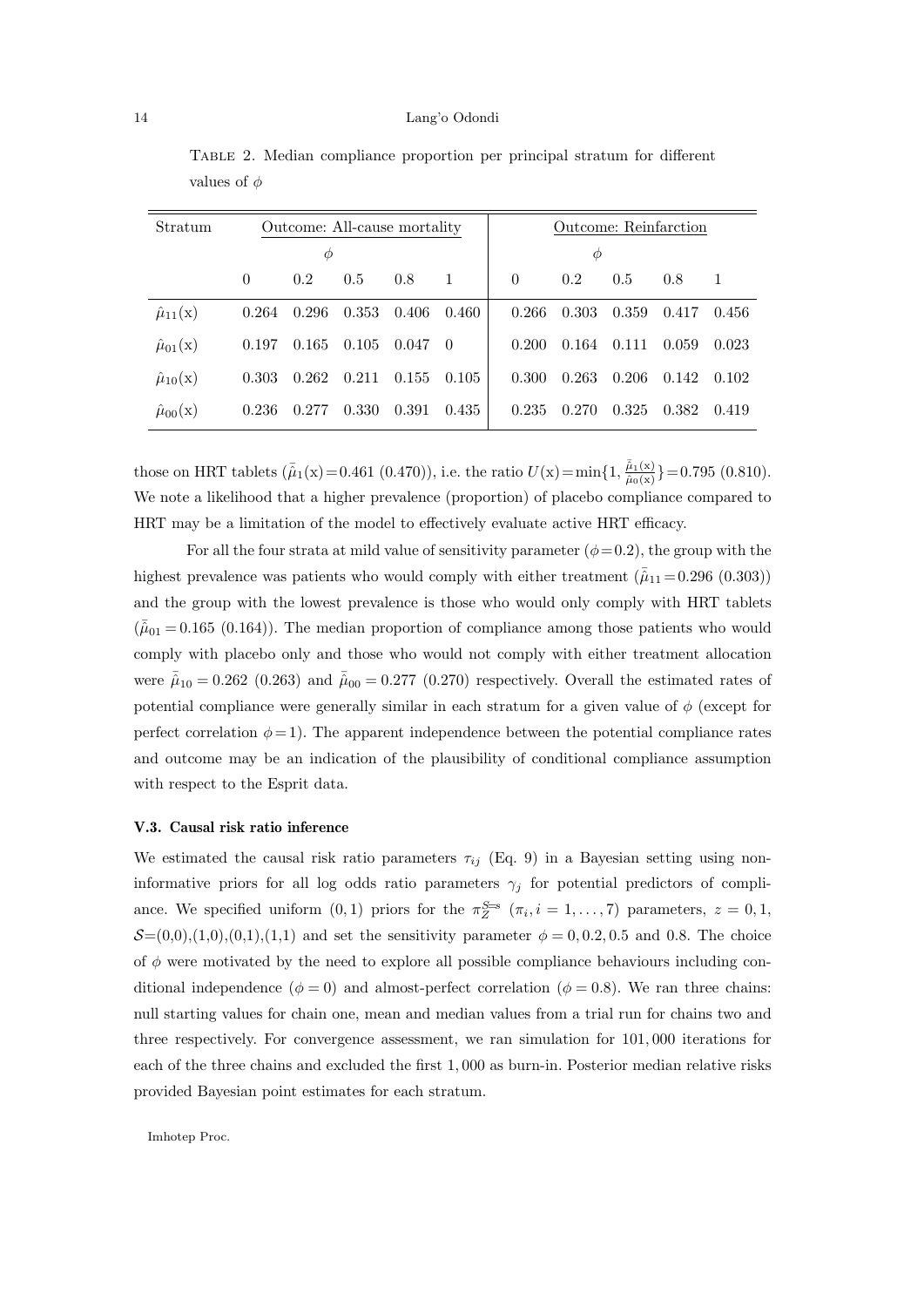## Vol. 1 (2014) Optimal compliance prediction models for estimating causal effects 15

| of $\phi$ : (a) All-cause mortality (b) Myocardial reinfarction. |                      |                                                                                       |                                                                                       |                                    |                                                                                       |                 |  |  |
|------------------------------------------------------------------|----------------------|---------------------------------------------------------------------------------------|---------------------------------------------------------------------------------------|------------------------------------|---------------------------------------------------------------------------------------|-----------------|--|--|
|                                                                  | Compliance with      |                                                                                       |                                                                                       | Compliance with                    | Compliance with                                                                       |                 |  |  |
|                                                                  | both HRT and placebo |                                                                                       |                                                                                       | HRT only                           | placebo only                                                                          |                 |  |  |
| φ                                                                |                      | $\hat{\pi}_2(\pi_1^{\mathcal{S}=(1,1)}) \quad \hat{\pi}_6(\pi_0^{\mathcal{S}=(1,1)})$ | $\hat{\pi}_1(\pi_1^{\mathcal{S}=(0,1)}) \quad \hat{\pi}_7(\pi_0^{\mathcal{S}=(0,1)})$ |                                    | $\hat{\pi}_4(\pi_1^{\mathcal{S}=(1,0)}) \quad \hat{\pi}_5(\pi_0^{\mathcal{S}=(1,0)})$ |                 |  |  |
| $\left( \mathrm{a}\right)$                                       |                      |                                                                                       |                                                                                       |                                    |                                                                                       |                 |  |  |
| 0                                                                | 0.011                | 0.012                                                                                 | 0.053                                                                                 | 0.099                              | 0.051                                                                                 | 0.055           |  |  |
|                                                                  | $\tau_{11} = 0.941$  | (0.026, 34.349)                                                                       |                                                                                       | $\tau_{01} = 0.534$ (0.101, 1.347) | $\tau_{10} = 0.933$                                                                   | (0.340, 3.0129) |  |  |
| $0.2\,$                                                          | 0.011                | 0.012                                                                                 | 0.063                                                                                 | 0.118                              | 0.056                                                                                 | 0.060           |  |  |

Table 3. Causal risk ratio estimates (means of median posterior relative risks) for mortality and reinfarction (mean median 95% CI) for each stratum for different values of  $\phi$ : (a) All-cause mortality (b) Myoc

|                  | $\tau_{11} = 0.867$ | (0.023, 31.489) | $\tau_{01} = 0.533$ | (0.083, 1.522)  | $\tau_{10} = 0.938$ | (0.267, 4.038)  |
|------------------|---------------------|-----------------|---------------------|-----------------|---------------------|-----------------|
| $0.5\,$          | 0.011               | 0.012           | 0.092               | 0.168           | 0.064               | 0.073           |
|                  | $\tau_{11} = 0.878$ | (0.025, 30.539) | $\tau_{01} = 0.533$ | (0.068, 2.310)  | $\tau_{10} = 0.874$ | (0.126, 5.702)  |
| 0.8              | 0.012               | 0.012           | 0.179               | 0.243           | 0.053               | 0.097           |
|                  | $\tau_{11} = 0.974$ | (0.032, 30.698) | $\tau_{01} = 0.723$ | (0.065, 10.399) | $\tau_{10} = 0.560$ | (0.024, 5.423)  |
| (b)              |                     |                 |                     |                 |                     |                 |
| $\boldsymbol{0}$ | 0.012               | 0.021           | 0.106               | 0.143           | 0.094               | 0.107           |
|                  | $\tau_{11} = 0.561$ | (0.061, 19.989) | $\tau_{01} = 0.733$ | (0.293, 1.406)  | $\tau_{10} = 0.881$ | (0.474, 2.182)  |
| $\rm 0.2$        | 0.010               | 0.026           | 0.130               | 0.172           | 0.105               | 0.113           |
|                  | $\tau_{11} = 0.397$ | (0.011, 13.839) | $\tau_{01} = 0.752$ | (0.301, 1.561)  | $\tau_{10} = 0.932$ | (0.448, 3.804)  |
| 0.5              | 0.008               | 0.044           | 0.200               | 0.244           | 0.125               | 0.109           |
|                  | $\tau_{11} = 0.204$ | (0.006, 5.479)  | $\tau_{01} = 0.835$ | (0.432, 2.881)  | $\tau_{10} = 1.138$ | (0.351, 17.590) |
| 0.8              | 0.008               | 0.069           | 0.419               | 0.256           | 0.119               | 0.059           |
|                  | $\tau_{11} = 0.121$ | (0.004, 1.186)  | $\tau_{01} = 1.594$ | (0.465, 45.238) | $\tau_{10} = 1.905$ | (0.100, 69.149) |

<sup>a</sup>All-cause mortality; <sup>b</sup>Myocardial reinfarction

Table 3 provide causal risk ratio estimates (Bayesian principal effects) obtained from mean posterior median relative risks for each stratum and corresponding mean 95% credible intervals for different values of sensitivity parameter  $\phi$ . Here a posterior relative risk  $\tau$  was obtained as the ratio of two probabilities of experiencing an event due to compliance with one treatment allocation relative to another in a stratum. Most of results (not all) show posterior median relative risks of less than one for all values of  $\phi$  which indicates lower risks for mortality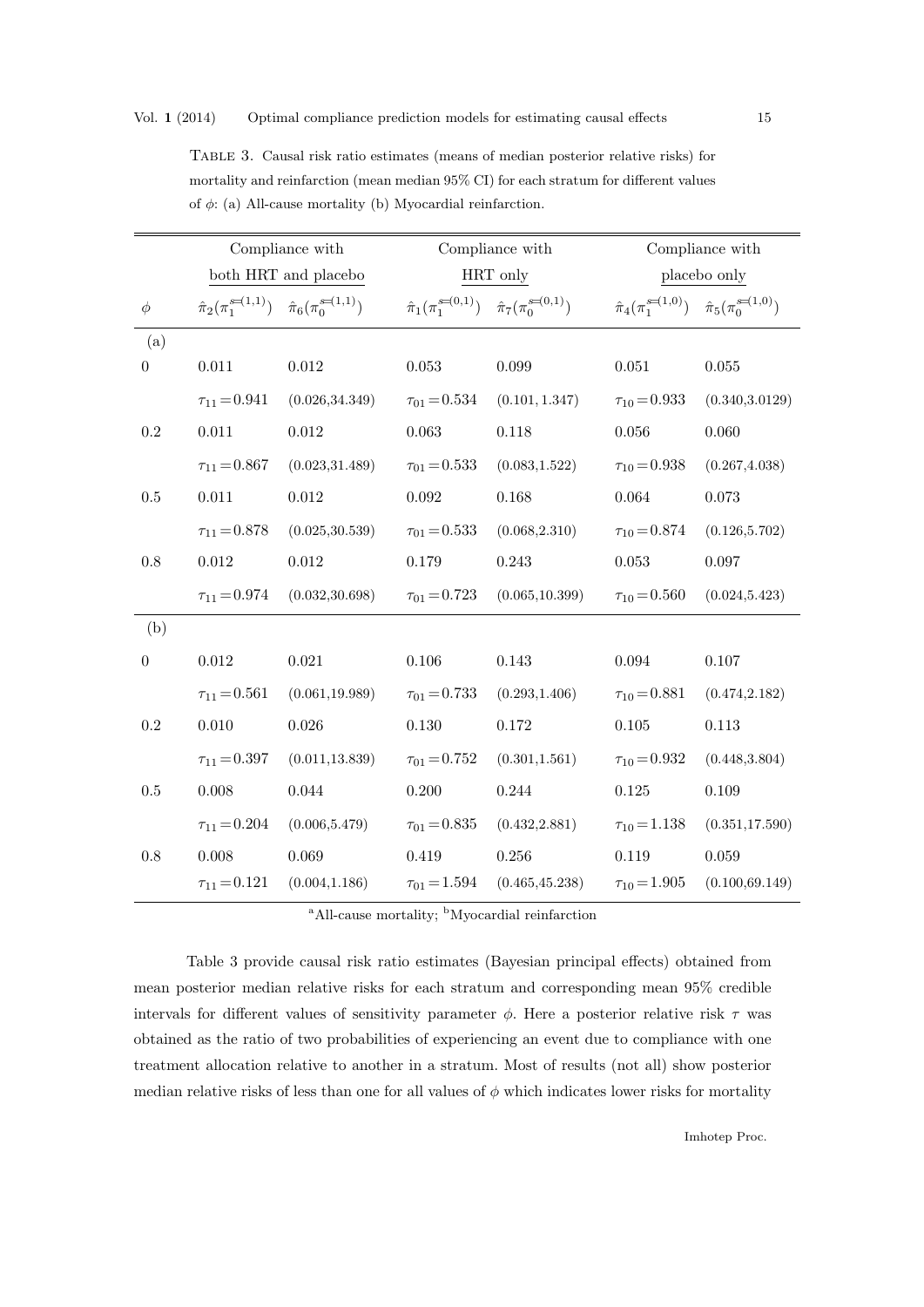and myocardial reinfarction for those women randomized to HRT who would be highly compliant with their treatment allocation. A primary interest is the quantity  $\tau_{01} = [\pi_1^{S=(0,1)}][\pi_0^{S=(0,1)}]^{-1}$ , i.e. the posterior (causal) relative risk for mortality/reinfarction among the subgroup who would comply with HRT treatment only. The results shows that the mean median 95% credible intervals widened with increase in  $\phi$  values, an indication of less correlation between HRT treatment and placebo compliances. Overall, the results indicated that HRT tablets reduced risks for myocardial reinfarction more than the reduction in risks for all-cause mortality.

For a mild correlation value ( $\phi = 0.2$ ), the results suggest that compliance with HRT tablets only would substantially reduce the risk of death by about 47%, i.e. causal risk ratio  $\tau_{01} = 0.533, 95\%$  CI : 0.083, 1.522. Also for this value of sensitivity parameter, the results suggest that compliance with HRT treatment compared to taking placebo among those who would comply with either treatment reduced the risk for all-cause mortality by 13%, i.e. causal risk ratio  $\tau_{11} = 0.867, 95\% \text{ CI} : 0.023, 31.489.$  However, compliance with placebo treatment only would marginally reduce the risk of death by about 6%, i.e. causal risk ratio  $\tau_{01} = 0.938, 95\%$  CI : 0.267, 4.038. In general we note that compliance with HRT treatment only consistently suggested reduction of risk for death at all sensitivity parameter values  $\phi$ . For example, when  $\phi = 0.8$ , while compliance with HRT treatment compared to taking placebo among those who would comply with either treatment would essentially have no effect  $(\tau_{11} = 0.974, 95\% \text{ CI} : 0.032, 30.698)$ , compliance with placebo treatment only would reduce the risk of death by about 44%, i.e. causal risk ratio  $\tau_{10} = 0.560, 95\% \text{ CI} : 0.024, 5.423.$ 

The size of causal (principal) effects varied according to the value of sensitivity parameter. Risks for myocardial reinfarction among those who would comply with placebo treatment only increased with increase in the value of sensitivity parameter  $\phi$ . On the other hand results show reduction in risks for myocardial reinfarction among those who would comply with either placebo or HRT treatment as the value of  $\phi$  increased. As expected the risks for both death and myocardial reinfarction outcomes were higher among those who would comply with placebo only compared to those who would comply with HRT only for any chosen value of the sensitivity parameter  $\phi$ .

## V.4. Sensitivity analysis

As outlined in assumptions (Section III), application of the Roy et al. [30] method is premised on plausibility of the crucial, but untestable, conditional compliance assumption which posits that the potential outcome is independent of the set of covariates predictive of treatment compliance given a compliance type and treatment assignment. Hence the task of selecting suitable predictors of treatment compliance constitutes an integral part of ensuring plausibility of this assumption. A sensitivity analysis using different models (i.e sets of predictors) may be used to assess how the causal estimates depend on departures from this crucial assumption [35].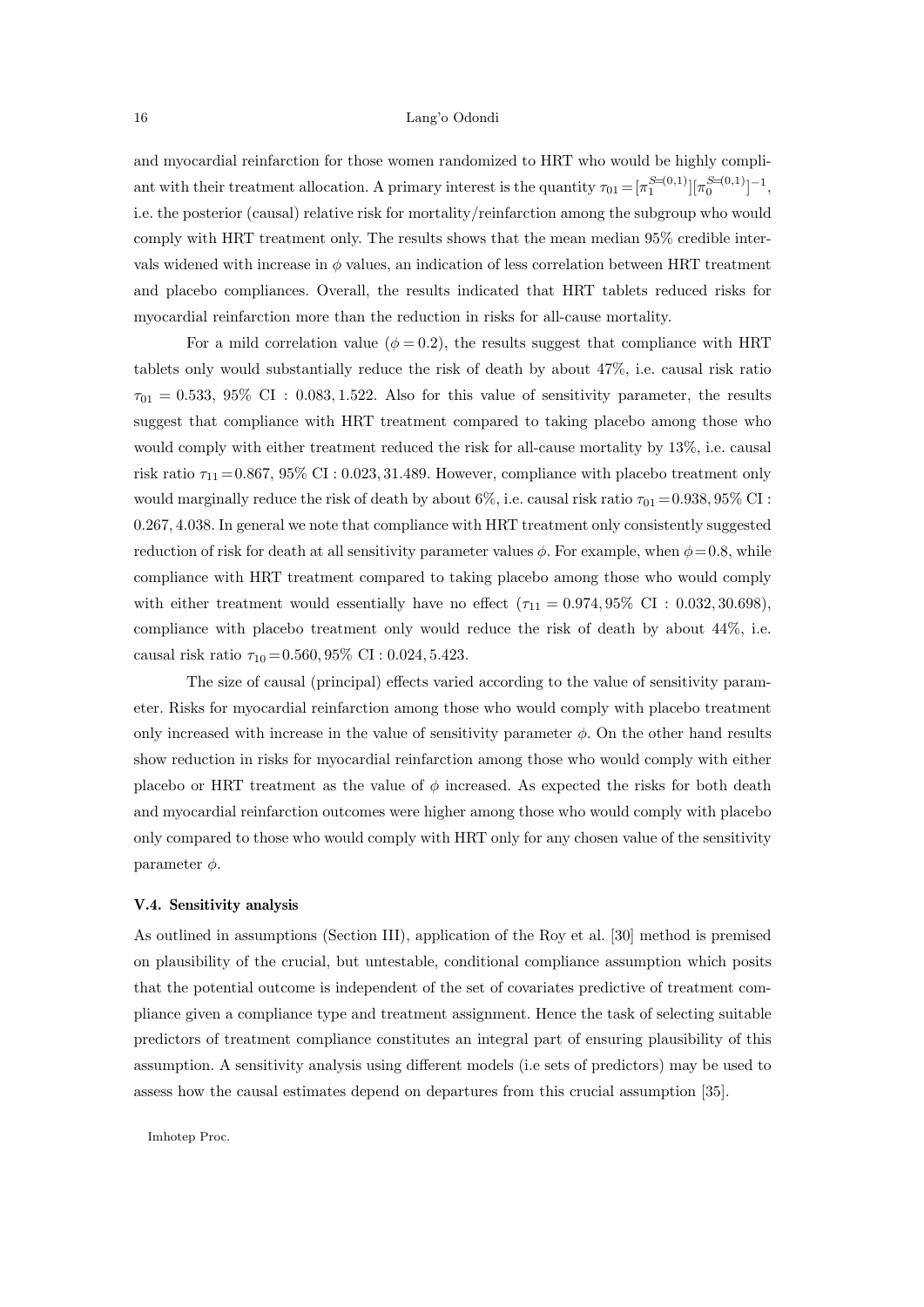|                  |                 | All-cause mortality |                | Myocardial reinfarction |                 |                                   |  |
|------------------|-----------------|---------------------|----------------|-------------------------|-----------------|-----------------------------------|--|
| $\phi$           | Comply HRT      | Comply              | Comply         | Comply HRT              | Comply          | Comply                            |  |
|                  | and placebo     | HRT only            | placebo only   | and placebo             | HRT only        | placebo only                      |  |
| $\boldsymbol{A}$ |                 |                     |                |                         |                 |                                   |  |
| $\boldsymbol{0}$ | 1.126           | 0.546               | 0.872          | 0.539                   | 0.739           | 0.874                             |  |
|                  | (0.030, 44.588) | (0.106, 1.417)      | (0.281, 2.260) | (0.014, 19.650)         | (0.296, 1.643)  | (0.462, 2.522)                    |  |
| 0.2              | 1.169           | 0.543               | 0.833          | 0.419                   | 0.759           | 0.904                             |  |
|                  | (0.031, 42.058) | (0.088, 1.633)      | (0.210, 2.428) | (0.012, 14.459)         | (0.298, 1.839)  | (0.419, 3.684)                    |  |
| 0.5              | 1.247           | 0.590               | 0.716          | 0.250                   | 0.839           | 1.004                             |  |
|                  | (0.036, 41.790) | (0.070, 3.136)      | (0.067, 2.316) | (0.007, 6.184)          | (0.326, 4.006)  | (0.248, 9.907)                    |  |
| 0.8              | 1.460           | 0.854               | 0.315          | 0.175                   | 1.772           | 0.857                             |  |
|                  | (0.050, 44.267) | (0.068, 14.310)     | (0.012, 1.769) | (0.006, 1.862)          | (0.447, 52.647) | (0.030, 40.108)                   |  |
|                  |                 |                     |                |                         |                 |                                   |  |
| $\, {\bf B}$     | $(\tau_{11})$   | $(\tau_{01})$       | $(\tau_{10})$  | $(\tau_{11})$           | $(\tau_{01})$   | $(\tau_{10})$                     |  |
| $\boldsymbol{0}$ | 0.941           | 0.534               | 0.933          | 0.561                   | 0.733           | 0.881                             |  |
|                  | (0.026, 34.349) | (0.101, 1.347)      | (0.340, 3.012) | (0.061, 19.989)         | (0.293, 1.406)  | (0.474, 2.182)                    |  |
| 0.2              | 0.867           | 0.533               | 0.938          | 0.397                   | 0.752           | 0.932                             |  |
|                  | (0.023, 31.489) | (0.083, 1.522)      | (0.267, 4.038) | (0.011, 13.839)         | (0.301, 1.561)  | (0.448, 3.804)                    |  |
| 0.5              | 0.878           | 0.533               | 0.874          | 0.204                   | 0.835           | 1.138                             |  |
|                  | (0.025, 30.539) | (0.068, 2.310)      | (0.126, 5.702) | (0.006, 5.479)          | (0.342, 2.881)  | (0.351, 17.590)                   |  |
| 0.8              | 0.974           | 0.723               | 0.560          | 0.121                   | 1.594           | 1.905                             |  |
|                  | (0.032, 30.698) | (0.065, 10.399)     | (0.024, 5.423) | (0.004, 1.186)          | (0.465, 45.238) | (0.100, 69.149)                   |  |
|                  |                 |                     |                |                         |                 |                                   |  |
| $\mathcal{C}$    |                 |                     |                |                         |                 |                                   |  |
| $\boldsymbol{0}$ | 1.264           | 0.533               | 0.889          | $0.707\,$               | 0.737           | 0.841                             |  |
|                  | (0.032, 47.799) | (0.102, 1.323)      | (0.331, 2.161) | (0.018, 26.389)         | (0.306, 1.396)  | (0.455, 1.702)                    |  |
| 0.2              | 1.341           | 0.530               | 0.859          | 0.562                   | 0.748           | 0.859                             |  |
|                  | (0.035, 47.004) | (0.081, 1.523)      | (0.254, 2.151) | (0.014, 21.870)         | (0.288, 1.575)  | 5) (0.427,2.243)<br>Imhotep Proc. |  |
| 0.5              | 1.413           | $\,0.553\,$         | 0.782          | $0.356\,$               | 0.810           | 0.900                             |  |
|                  | (0.038, 49.229) | (0.065, 2.290)      | (0.112, 2.268) | (0.010, 10.390)         | (0.330, 2.621)  | (0.296, 4.480)                    |  |
| 0.8              | 1.707           | 0.706               | 0.463          | $0.214\,$               | 1.374           | 0.812                             |  |
|                  | (0.055, 49.708) | (0.056, 9.777)      | (0.022, 1.856) | (0.007, 3.491)          | (0.423, 30.800) | (0.043, 17.929)                   |  |

Table 4. Sensitivity analysis using 3, 6 and 9 predictors of compliance: Causal risk ratio (median 95% CI)

Model comprising  $^{A}3$  (Lasso);  $^{B}6$  (Intermediate) and <sup>C</sup>9 (Saturated) predictors of compliance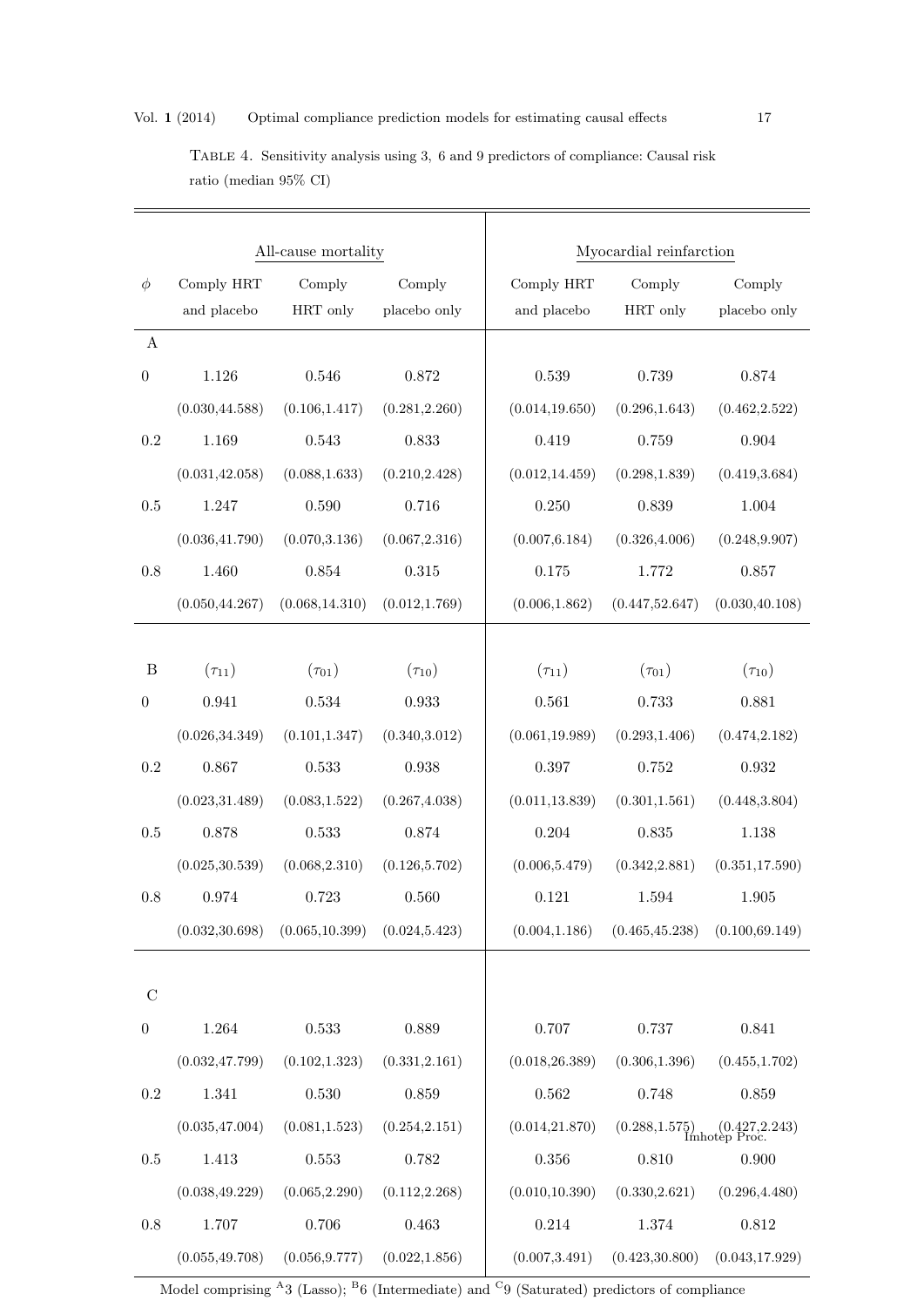Table 4 show results in terms of causal relative risks for models predicting compliance using three sets of predictors considered earlier: using 3, 6 and 9 predictors from Lasso, intermediate and all plausible predictors respectively. For mild values of sensitivity parameters, model selection using penalized maximum procedures (6 predictors) produced 'best' causal risk ratio estimates showing reduction of risks for both all-cause mortality and myocardial reinfarction. Specifically HRT treatment was consistently effective (reduced risks) among those who would comply with HRT only  $(\tau_{01})$ . The efficacy corresponding to this stratum was not dependent on the chosen value of sensitivity parameter. On the other hand the causal risk ratio estimates using 3 and 9 sets of predictors were comparable for all strata considered. In general, given a set of predictors, the results show same trend in principal effects with respect to change in magnitude of the sensitivity parameter  $\phi$  for both outcomes (mortality and myocardial reinfarction). Surprisingly these results using 3 and 9 predictors of compliance now suggested harmful effects (increased risks) of HRT treatment relative to placebo among those who would comply with either treatment.

Results from the sensitivity analysis above (Table 4) may be a useful demonstration of the phenomenon that causal (principal) effects are dependent on the choice of covariates predicting compliance. This may be an indication that the advantages of classical model selection are transferable to the Roy et al. [30] method via use of optimal marginal compliance models, i.e. comprehensive model selection may be useful in providing optimal predictors of compliance to enrich principal stratification. However, we note that while selecting plausible predictors of compliance is an integral component of the method, model selection only acts as an intermediate step that provides covariates for marginal compliance prediction models which are then joined into a causal model using the crucial but unknown sensitivity parameter.

In general we observe from results in both Tables 3 and 4 that for a given stratum and set of selected covariates predicting compliance, the change in resulting causal risk ratio estimates were more pronounced for the reinfarction compared to all-cause mortality outcome. This apparent interaction of outcome with sensitivity parameter  $\phi$  may be attributed to features of the two different outcomes. A possible explanation may be the fact that the choice of optimal predictors of compliance to make the conditional compliance assumption (f) valid might depend on outcome (death/reinfarction). Such an association may make conditional prediction assumption questionable for the Esprit data especially with regard to history of hysterectomy and cerebrovascular risks which are likely to be associated with better treatment compliance and subsequently favourable outcome.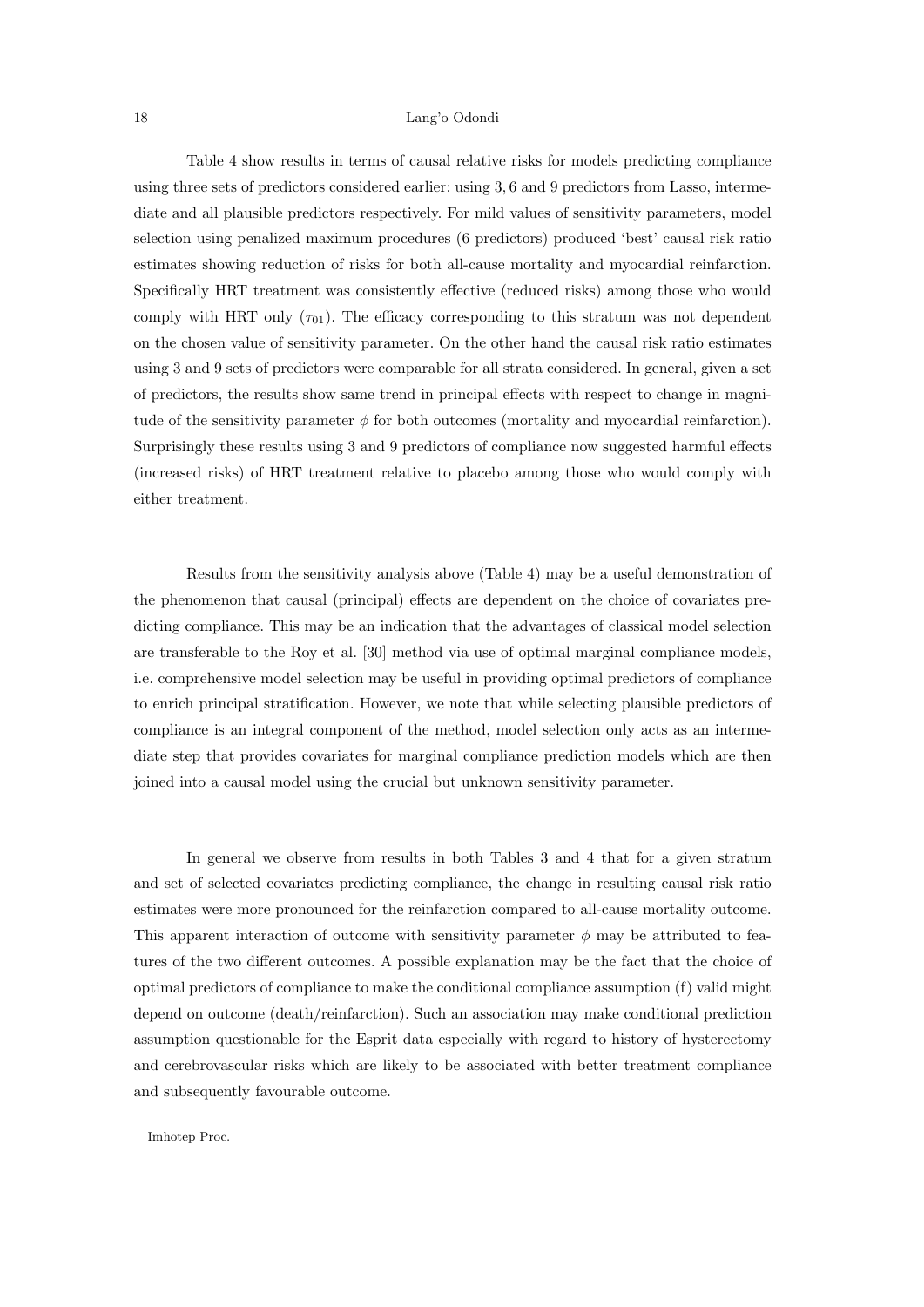# VI. Discussion

By using optimal predictors of treatment compliance at mild values of the sensitivity parameter  $\phi$ , compliance with HRT tablets showed reduction in risks for both all-cause mortality and myocardial reinfarction. Compliance with HRT treatment compared to taking placebo among those who would comply with either treatment also indicated beneficial effects in reducing risks for both outcomes. Compliance with HRT treatment suggested beneficial effects compared to placebo for all other values of  $\phi$  among the subgroup who would comply with HRT treatment only and those who would comply with either treatment allocation. However, causal risk ratios estimating efficacy of compliance to either treatment  $(\tau_{11})$  had relatively wider mean 95% credible intervals compared to estimates for efficacy of compliance with HRT only  $(\tau_{01})$  or placebo only  $(\tau_{10})$ . In general, the risk for myocardial reinfarction reduced with increase in the value of sensitivity parameter  $\phi$  among those women who would comply with either treatment. On the other hand the risk of myocardial reinfarction increased with increase in  $\phi$  among those who would comply with placebo treatment only. Overall as expected, for any chosen value of the sensitivity parameter  $\phi$ , the risks for both death and myocardial reinfarction were higher among those who would comply with placebo only compared to those who would comply with HRT only.

The variation in the HRT efficacy estimates from the Roy et al. [30] model may be an indication of difference in compliance behaviour between those allocated to placebo and HRT treatment. By adjusting for noncompliance in both arms, the Roy et al. method perhaps accounts for potential correlation between compliance behaviours in respective arms through the chosen value of the sensitivity parameter which implicitly makes the results depend on  $\phi$ . The fact that the results vary a lot with  $\phi$  and yet we do not know its value suggests benefits of HRT treatment among those who comply when allocated it, i.e. strong monotonicity assumption (strong correlation in compliance behaviour between the two arms). Finally our analyses with flat priors may be considered adequate given the likelihood of a typical trial data to dominate such priors in addition to the fact that randomized trials are principally designed to be conclusive [16].

Noncompliance with treatment assignment in both arms of a clinical trial is likely to complicate efficacy estimation. Here the ITT provide a biased estimator for the true causal estimate even under homogeneous treatment effects assumption. Extending and applying the Roy et al. model to survival data (Esprit study) may be suitable by utilizing key covariates predictive of arm-specific compliance models to develop causal models linking the two marginal models. The resulting principal effects provides efficacy estimates for the different subgroups defined by compliance types. The method performed relatively 'better' than specialist randomization-based causal methods adjusting for noncompliance in one treatment arm only [25]. Simulation studies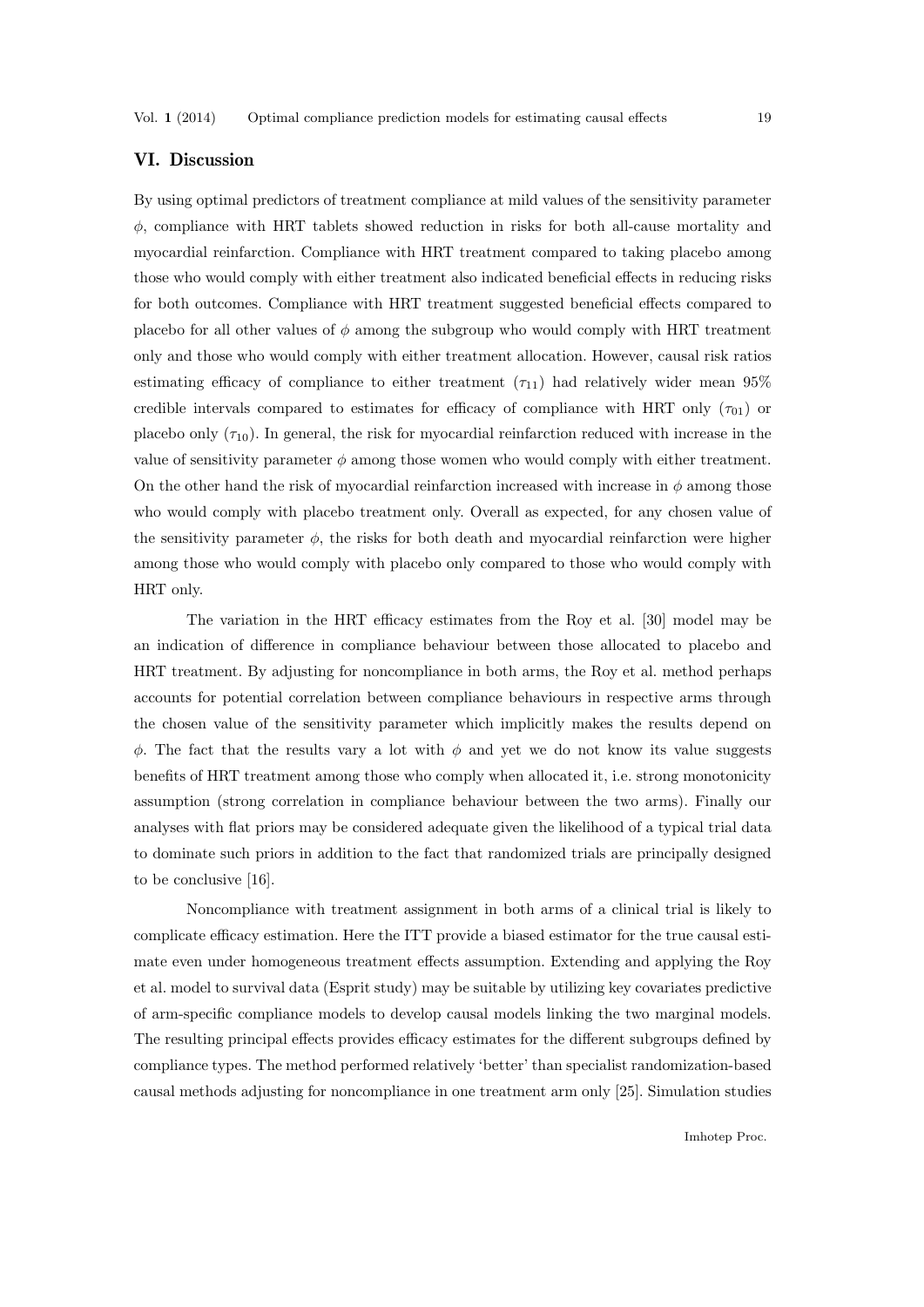indicated satisfactory performance of the method however, the results were heavily dependent on the choice of sensitivity parameters and hence may not be recommended in the presence of known heterogeneous treatment effects which produced large bias and wider corresponding 95% credible intervals. As a result, the method may only be recommended in the presence of sufficient information about compliance behaviours in respective arms.

Model selection in regression may be correctly considered as one of the most significant challenges in modern statistics [17]. Hitherto this challenge has not been extended to include prediction of compliance with treatment assignment in causal modelling. There are presently limited studies integrating model selection for compliance prediction in causal inference. While principal stratification has independently been demonstrated to provide better alternative identification strategies compared to selection model [23], integrating the two strategies may produce even more flexible models under relaxed assumptions. A record of plausible predictors of compliance can be used to effectively address identification problem of causal estimands by reducing bias and relaxing the implicit assumptions [20]. From a clinical perspective, knowledge about predictors of compliance may be a valuable tool to inform treatment decisions. As a result, there is need to adopt comprehensive model selection methods for accurate prediction (of compliance). After model selection, there is further need to use suitable validation indices (e.g. optimism, calibration and discrimination indices) to evaluate performance of selected models. With potentially many recorded baseline covariates, using penalized regression techniques may be recommended for building compliance prediction models.

The merits of standard model selection procedures are transferable to the principal stratification method adjusting for noncompliance in two treatment arms by linking the respective optimal marginal compliance models into an association model [26]. However, application of the method is premised on the plausibility of a defining assumption that potential outcome is independent of the set of covariates predicting treatment compliance for a given stratum. This assumption may be questionable for the Esprit data especially with regard to history of hysterectomy and cerebrovascular risks which potentially have a higher likelihood to be associated with treatment compliance leading to possible efficacy. For example, while the unpleasant experience of bleeding may affect treatment compliance negatively, those with history of cerebrovascular risks may comply with their treatment allocation with a hope to derive potential protective benefits. Further sensitivity analysis on the departure of conditional prediction assumption implicit in the Roy et al. model may be conducted using alternative methods which incorporate less stringent assumptions. For example, by adopting the Bayesian framework introduced by Long et al. [21] to model the principal compliances directly in multitreatment arms and for more general outcomes by treating the principal compliance status as missing data instead of joining them with a user-defined sensitivity parameter  $\phi$ .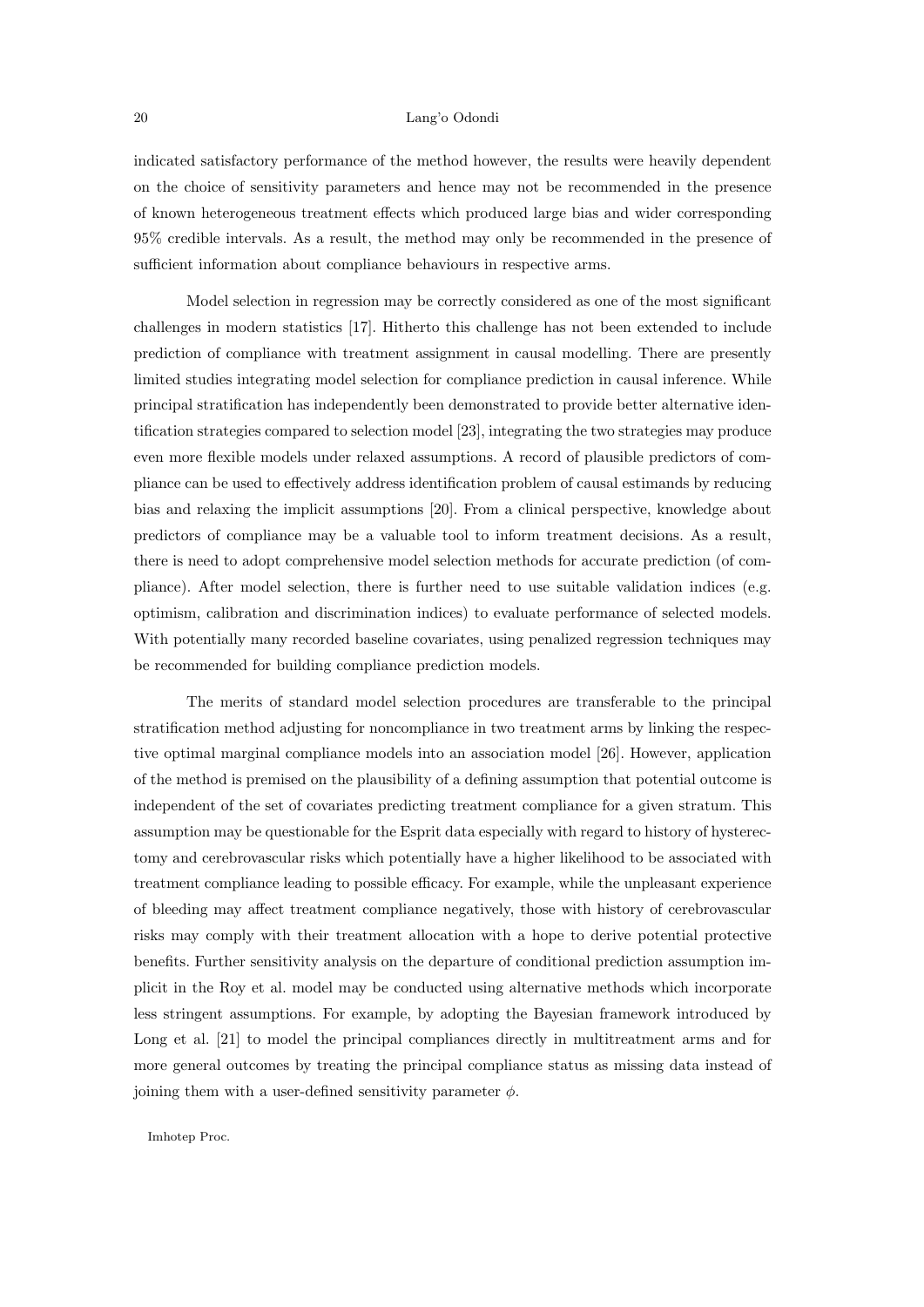## Vol. 1 (2014) REFERENCES 21

Although principal stratification provides a powerful framework which is extendible to analyse complex surrogate outcomes like 'truncation by death' where death occurs before a primary outcome of interest is recorded hence resulting in censored records [31], the method's application and usefulness may be limited to intermediates with fewer categories (e.g. binary) [40]. Although the all-or-nothing compliance suitably applied to the Esprit data, principal stratification in general produce inconsistent causal estimate for a truly continuous stratification variable but which has been coarsened for analysis [28]. As a result, policy informed by analysis based on principal stratification should be implemented with caution owing to the fact that the principal strata themselves remain unidentified.

# References

- [1] J. M. Albert and D. L. DeMets, On a model-based approach to estimating efficacy in clinical trials, Statistics in Medicine, 13, (1994), 2323 – 2335.
- [2] J. D. Angrist, G. W. Imbens D. B. and Rubin, Identification of causal effects using instrumental variables, Journal of the American Statistical Association,  $91$ , (1996) 44 – 455.
- [3] P. Armitage, Attitudes in clinical trials, Statistics in Medicine, 17,(1998) 2675–2683.
- [4] J. Cheng and D. S. Small, *Bounds on causal effects in three-arm trials with non-compliance*, Journal of the Royal Statistical Society, B,  $68(5)$ ,  $(2006)$   $815 - 836$ .
- [5] N. Cherry, K. Gilmour, P. Hannaford, A. Heagerty, M. A. Khan, H. Kitchener, R. McNamee, M. Elstein, C. Kay, M. Seif and H. Buckley, Oestrogen therapy for prevention of reinfarction in postmenopausal, women: A randomised placebo controlled trial. Lancet, 360, (2002) 2001  $-2008.$
- [6] S. R. Cole and C. E. Frangakis, The consistency statement in causal inference: A definition or an assumption?, Epidemiology,  $20(1)$ ,  $(2009)$  3 – 5.
- [7] D. R. Cox, Two further applications of a model for binary regression, Biometrika, 45, (1958)  $562 - 565.$
- [8] A. C. Davison and D. V. Hinkley, Bootstrap Methods and Their Applications, Cambridge University Press, Cambridge, (1997).
- [9] B. Efron and D. Feldman, Compliance as an explanatory variable in clinical trials (with discussion, Journal of the American Statistical Association,  $86$ , (1991),  $9 - 26$ .
- [10] K. Fischer, E. Goetghebeur, B. Vrijens and I. R. White, A structural mean model to allow for noncompliance in a randomized trial comparing 2 active treatments, Biostatistics,  $12(2)$ ,  $(2011)$  247 – 257.
- [11] C. E. Frangakis and D. B. Rubin, Principal stratification in causal inference, Biometrics, 58,  $(2002)$  21 – 29.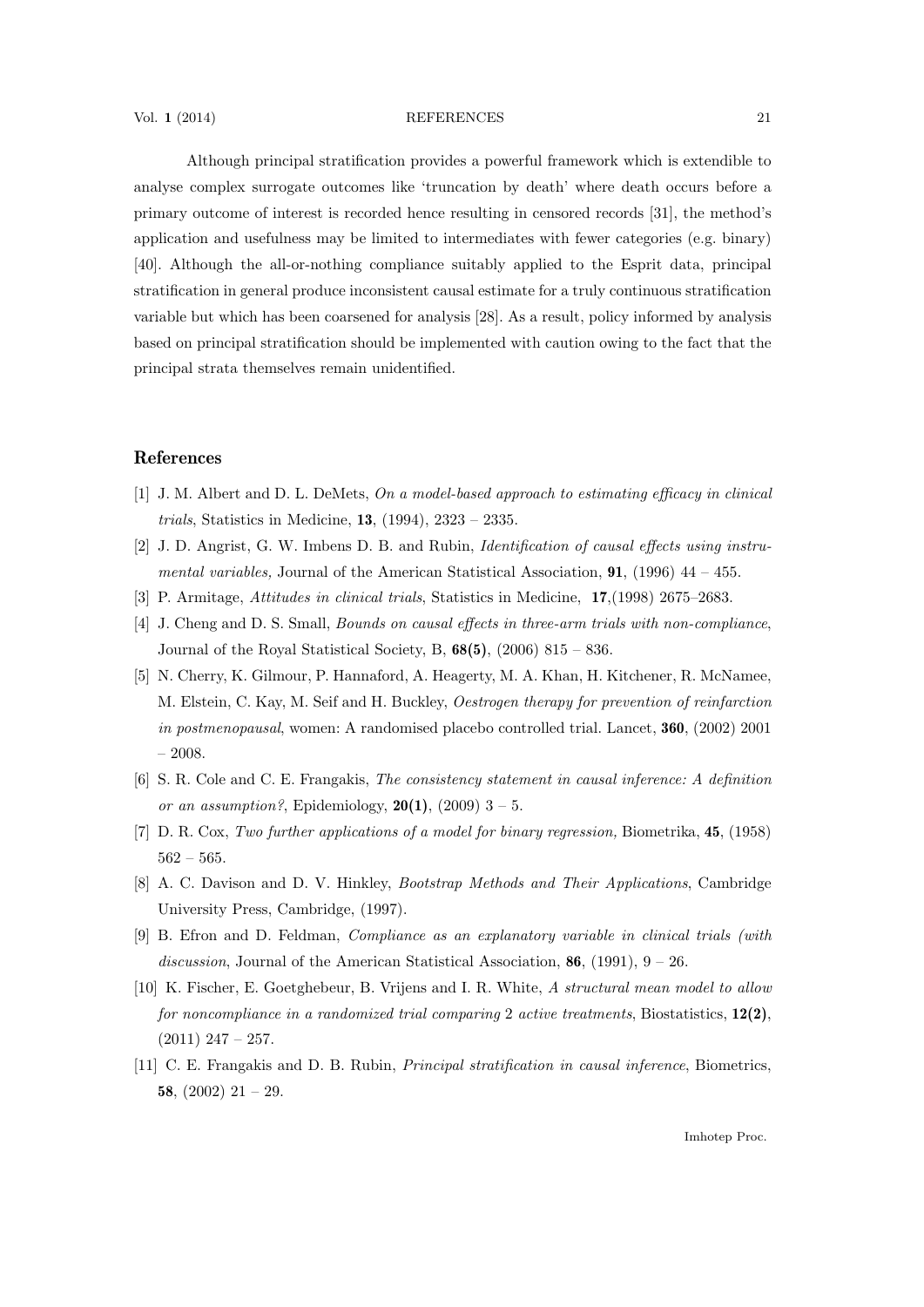### 22 REFERENCES

- [12] D. Grady, S. M. Rubin, D. B. Petitti, C. S. Fox, D. Black, B. Ettinger, V. L. Ernster and S. R. Cummings, Hormone therapy to prevent disease and prolong life in postmenopausal women, Annals of Internal Medicine, **117(12)**, (1992) 1016 – 1037.
- [13] F. E. Harrell, Regression Modeling Strategies: With Applications to Linear Models, Logistic Regression and Survival Analysis, Springer Verlag, New York, (2001).
- [14] F. E. Harrell, K. L. Lee and D. B. Mark, Multivariate prognostic models: Issues in developing models, evaluating assumptions and adequacy, and measuring and reducing errors, Statistics in Medicine, 15, (1996) 361 – 387.
- [15] T. Hastie, R. Tibshirani and J. Friedman, The Elements of Statistical Learning: Data Mining, Inference and Prediction, Springer Verlag, New York, 2nd. edition, (2009).
- [16] D. F. Heitjtan, A. J. Moskowitz and W. Whang, . Bayesian estimation of cost-effectiveness ratios from clinical trials, Health Economics,  $\mathbf{8}$ , (1991) 191 – 201.
- [17] T. Hesterberg, N. H. Choi, L. Meier and C. Fraley, Least angle and  $\ell_1$  penalized regression: A review, Statistics Surveys, 2, (2008) 61 – 93.
- [18] H. Jin and D. B. Rubin, Principal stratification for causal inference with extended partial *compliance*, Journal of the American Statistical Association,  $103(481)$ ,  $(2008)$  101 – 111.
- [19] J. M. Lachin, Statistical considerations in the intent-to-treat principle, Controlled Clinical Trials,  $21,(2000)$  167 – 189.
- [20] R. J. A. Little, Q. Long and X. Lin, A comparison of methods for estimating the causal effect of a treatment inrandomized clinical trials subject to noncompliance, Biometrics, 65,  $(2009)$  640 – 649.
- [21] Q. Long, R. J. A. Little and X. Lin, . Estimating causal effects in trials involving multitreatment arms subject to non-compliance: a Bayesian framework, Journal of the Royal Statistical Society, C, 59(3), (2010) 513 – 531.
- [22] D. Machin and P. M. Fayers, . Randomized Clinical Trials: Design, Practice and Reporting, Wiley-Blackwell, Chichester (2010).
- [23] F. Mealli and B. Pacini, Comparing principal stratification and selection models in parametric causal inference with nonignorable missingness, Computational Statistics & Data Analysis,  $53(2)$ ,  $(2008)$  507 – 516.
- [24] N. Nagelkerke, V. Fidler, R. Bernsen and M. Borgdorff, Estimating treatment effects in randomized clinical trials in the presence of non-compliance, Statistics in Medicine, 19,  $(2000)$  1849 – 1864.
- [25] L. Odondi and R. McNamee, Performance of statistical methods for analysing survival data in the presence of non-random compliance, Statistics in Medicine,  $29$ , (2010) 2994 – 3003.
- [26] L. Odondi and R. McNamee, Applying optimal model selection in principal stratification for causal inference, Statistics in Medicine,  $32,(2013)$  1815 – 1828.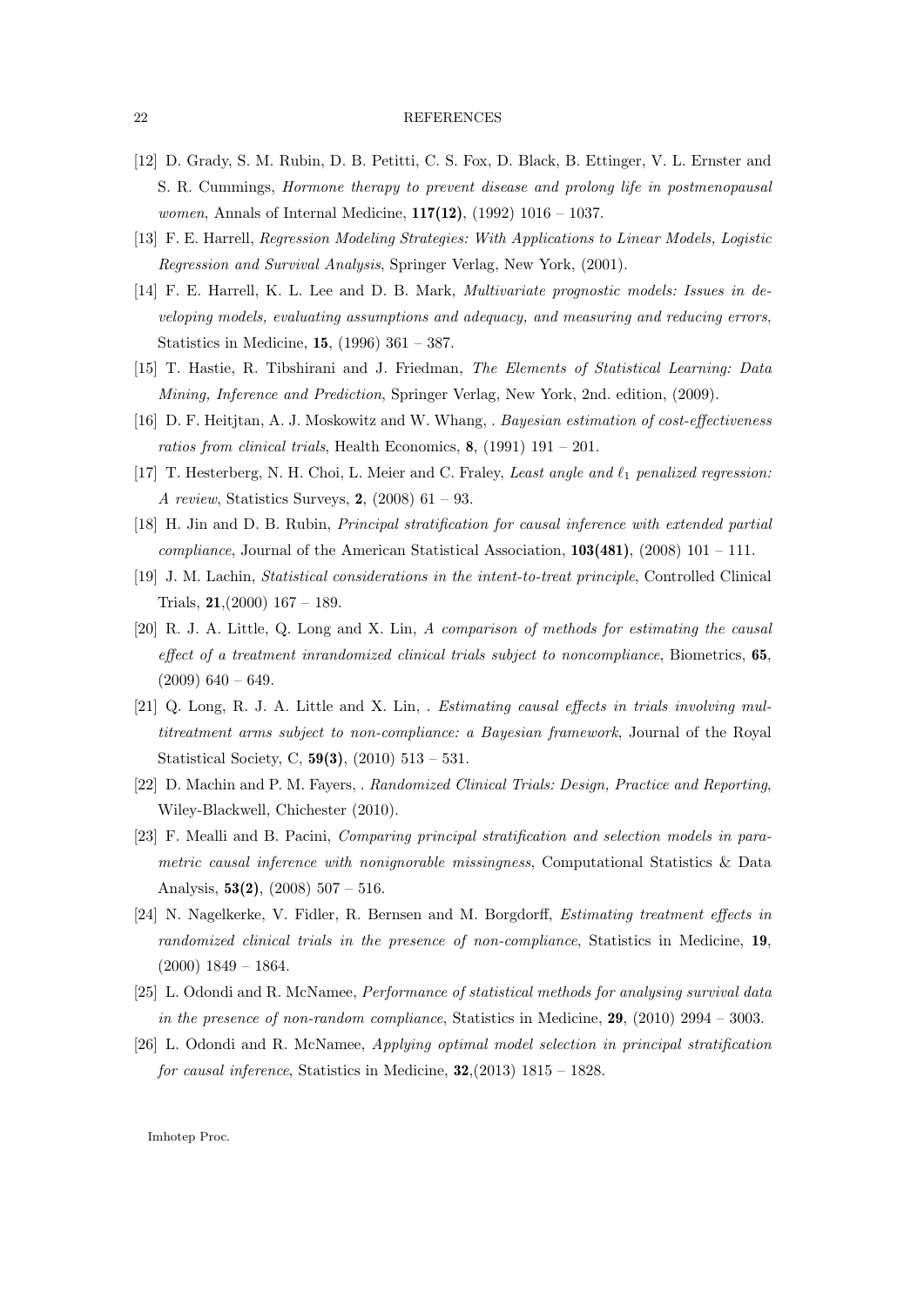## Vol. 1 (2014) REFERENCES 23

- [27] S. Pecorelli and L. Fallo, Hormone replacement therapy in gynecological cancer survivors, Critical Reviews in Oncology/Hematology,  $27$ , (1998) 1 – 10.
- [28] J. M. Robins, A. Rotnitzky and S. Vansteelandt, Discussions of Principal stratification designs to estimate input data missing due to death, Biometrics,  $63$ ,  $(2007)$  650 – 654.
- [29] P. R. Rosenbaum, . The consequences of adjustment for a concomitant variable that has been affected by the treatment, Journal of the Royal Statistical Society A., 147(5), (1984)  $656 - 666.$
- [30] J. Roy, J. W. Hogan and B. H. Marcus, Principal stratification with predictors of compliance for randomized trials with 2 active treatments, Biostatistics,  $9(2)$ ,  $(2008)$  277 – 289.
- [31] D. B. Rubin, . Causal inference through potential outcomes and principal stratification: Application to studies with "censoring" due to death, Statistical Science,  $21(3)$ , (2006) 299 – 309.
- [32] S. J. Sheather, A Modern Approach to Regression with R, Springer, New York (2009).
- [33] R. H. Somers, A new asymmetric measure of association for ordinal variables, American Sociological Review, 27, (1962) 799 – 811.
- [34] E. W. Steyerberg, Clinical Prediction Models: A Practical Approach to Development, Validation, and Updating, Springer, New York (2009).
- [35] R. Stone, *The assumptions on which causal inferences rest*, Journal of the Royal Statistical Society, B.,  $55(2)$ ,  $(1993)$   $455 - 466$ .
- [36] M. J. Symons and D. T. Moore, Hazard rate ratio and prospective epidemiological studies, Journal of Clinical Epidemiology,  $55$ ,  $(2002)$  893 – 899.
- [37] L. Taylor and X. H. Zhou, Multiple imputation methods for treatment noncompliance and nonresponse in randomized clinical trials, Biometrics, 65, (2009) 88 – 95.
- [38] R. J. Tibshirani, Regression shrinkage and selection via the lasso, Journal of the Royal Statistical Society B., 58(1), (1996) 267 – 288.
- [39] J. C. Houwelingen, Shrinkage and penalized likelihood methods to improve diagnostic accuracy, Statistic Nederlica, 55,  $(2001)$  17 – 34.
- [40] T. J. VanderWeele, Causal mediation analysis with survival data, Epidemiology, 22(4),  $(2011)$  582 – 585.
- [41] H. T. Weisberg, Bias and Causation: Models and Judgment for Valid Comparisons, Wiley, New York (2010).
- [42] I. R. White, Uses and limitations of randomization-based efficacy estimators, Statistical Methods in Medical Research, 14, (2005) 327 – 347.
- [43] I. R. White and S. J. Pocock, Statistical reporting of clinical trials with individual changes from allocated treatment, Statistics in Medicine, 15, (1996) 249–262.